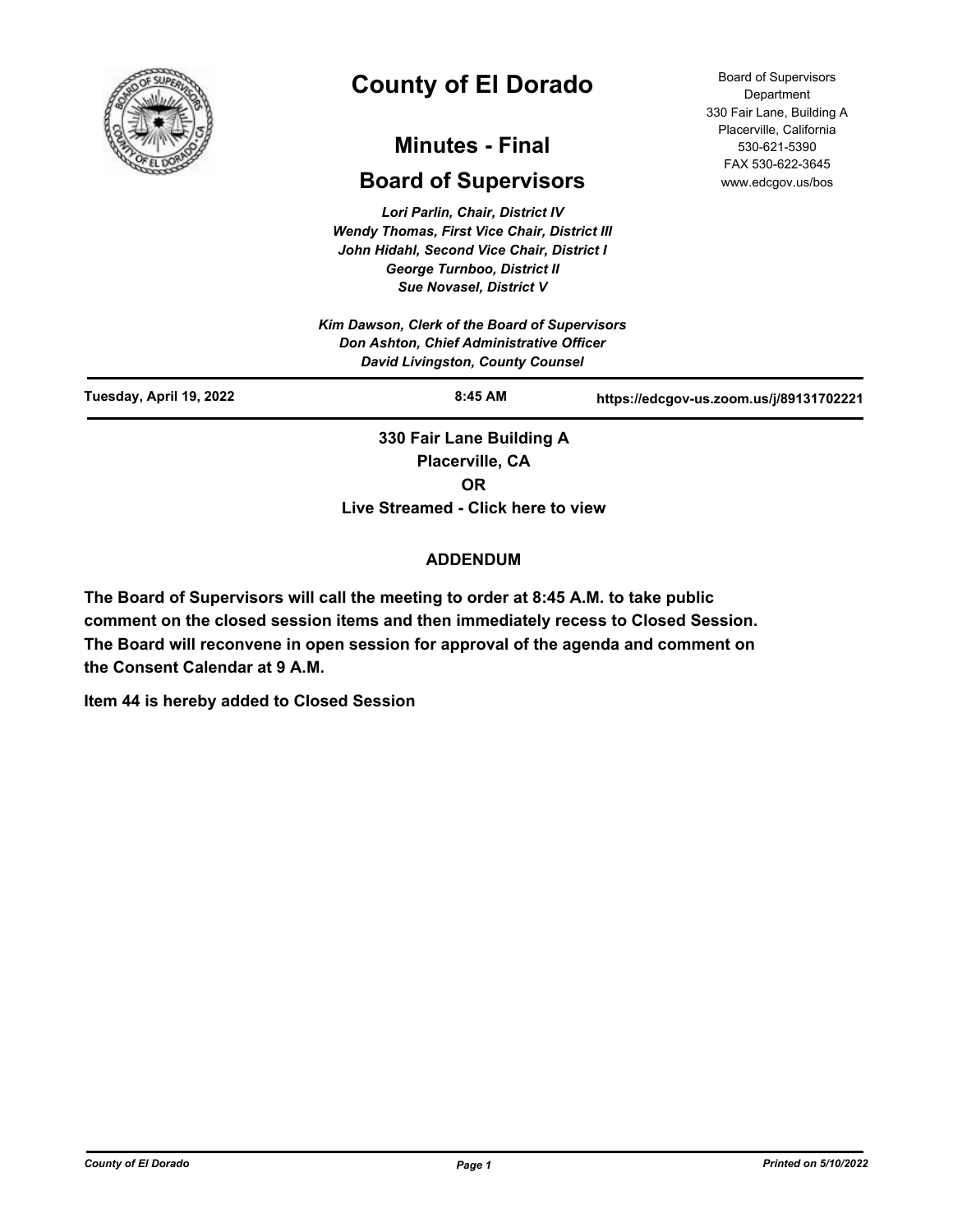**PUBLIC PARTICIPATION INSTRUCTIONS: The Board of Supervisors meeting room will be open to the public. The meeting will continue to be live-streamed via Zoom and YouTube.**

**Members of the public may address the Board in-person or via Zoom to make a public comment. The public should call into 530-621-7603 or 530-621-7610. The Meeting ID is 891 3170 2221. Please note you will be able to join the live-stream 15 minutes prior to the posted meeting start time.**

**To observe the live stream of the Board of Supervisors meeting go to https://edcgov-us.zoom.us/j/89131702221.**

**To observe the Board of Supervisors meetings via YouTube, click https://www.youtube.com/channel/UCUMjDk3NUltZJrpw2CL7Zkg.**

**If you are joining the meeting via zoom and wish to make a comment on an item, press the "raise a hand" button. If you are joining the meeting by phone, press \*9 to indicate a desire to make a comment. Speakers will be limited to 3 minutes.**

**By participating in this meeting, you acknowledge that you are being recorded.**

**If you choose not to observe the Board of Supervisors meeting but wish to make a comment on a specific agenda item, please submit your comment in writing. You are encouraged to submit your comment in writing by 4:00 PM on the Monday before the meeting to ensure the Board of Supervisors has adequate time to review. Please submit your comment to the Clerk of the Board at edc.cob@edcgov.us. Your comment will be placed into the record and forwarded to the Board of Supervisors.**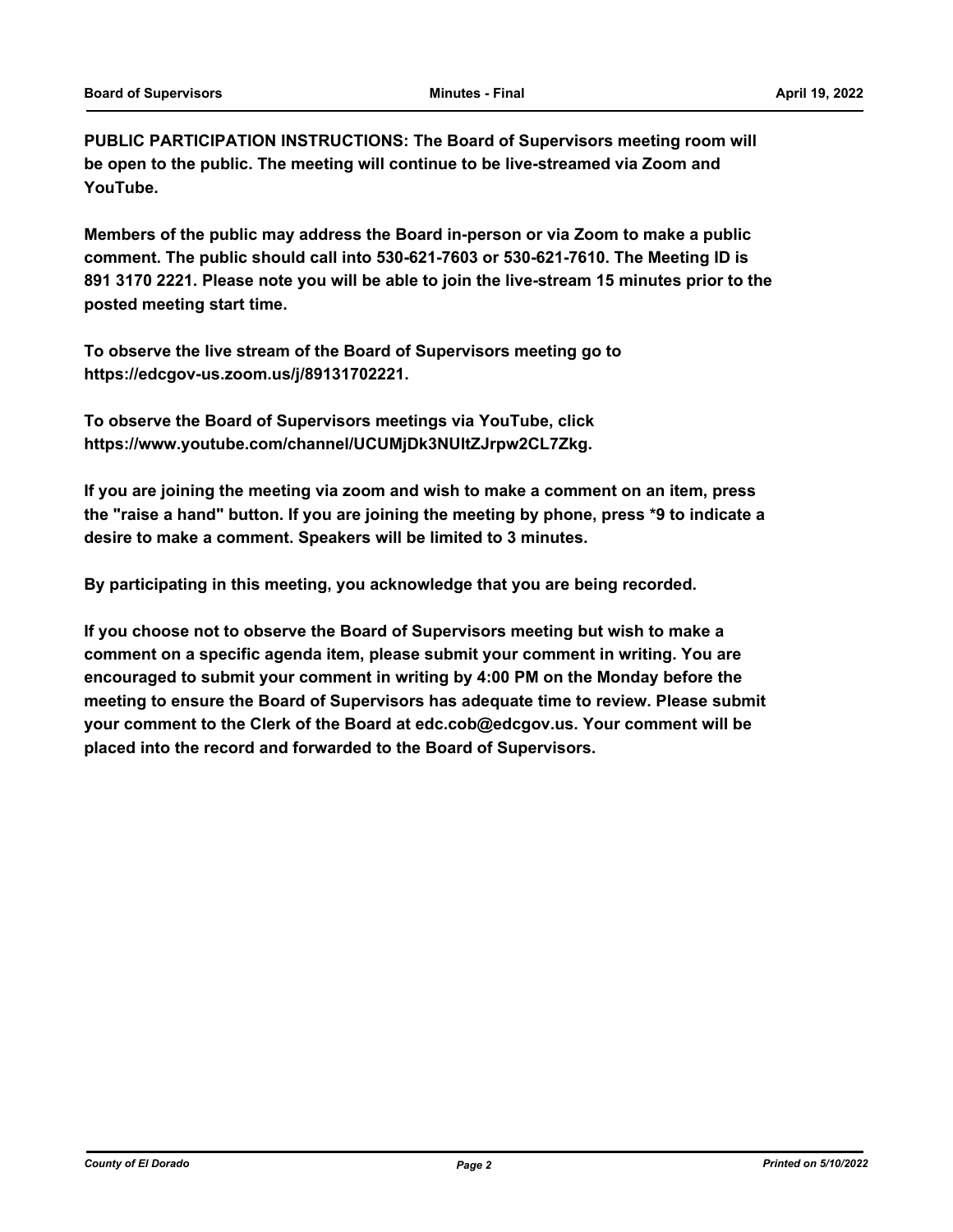## **Vision Statement**

# **Safe, healthy and vibrant communities, respecting our natural resources and historical heritage**

### **This institution is an equal opportunity provider and employer.**

Live Web Streaming and archiving of most Board of Supervisors meeting videos, all meeting agendas, supplemental materials and meeting minutes are available on the internet at: http://eldorado.legistar.com/Calendar.aspx

The County of El Dorado is committed to ensuring that persons with disabilities are provided the resources to participate in its public meetings. Please contact the office of the Clerk of the Board if you require accommodation at 530-621-5390 or via email, edc.cob@edcgov.us, preferably no less than 24 hours in advance of the meeting.

The Board of Supervisors is concerned that written information submitted to the Board the day of the Board meeting may not receive the attention it deserves. The Board Clerk cannot guarantee that any FAX, email, or mail received the day of the meeting will be delivered to the Board prior to action on the subject matter.

The Board meets simultaneously as the Board of Supervisors and the Board of Directors of the Air Quality Management District, In-Home Supportive Services, Public Housing Authority, Redevelopment Agency and other Special Districts.

For Purposes of the Brown Act § 54954.2 (a), the numbered items on this Agenda give a brief description of each item of business to be transacted or discussed. Recommendations of the staff, as shown, do not prevent the Board from taking other action.

Materials related to an item on this Agenda submitted to the Board of Supervisors after distribution of the agenda packet are available for inspection during normal business hours in the public viewing packet located in Building A, 330 Fair Lane, Placerville or in the Board Clerk's Office located at the same address. Such documents are also available on the Board of Supervisors' Meeting Agenda webpage subject to staff's ability to post the documents before the meeting.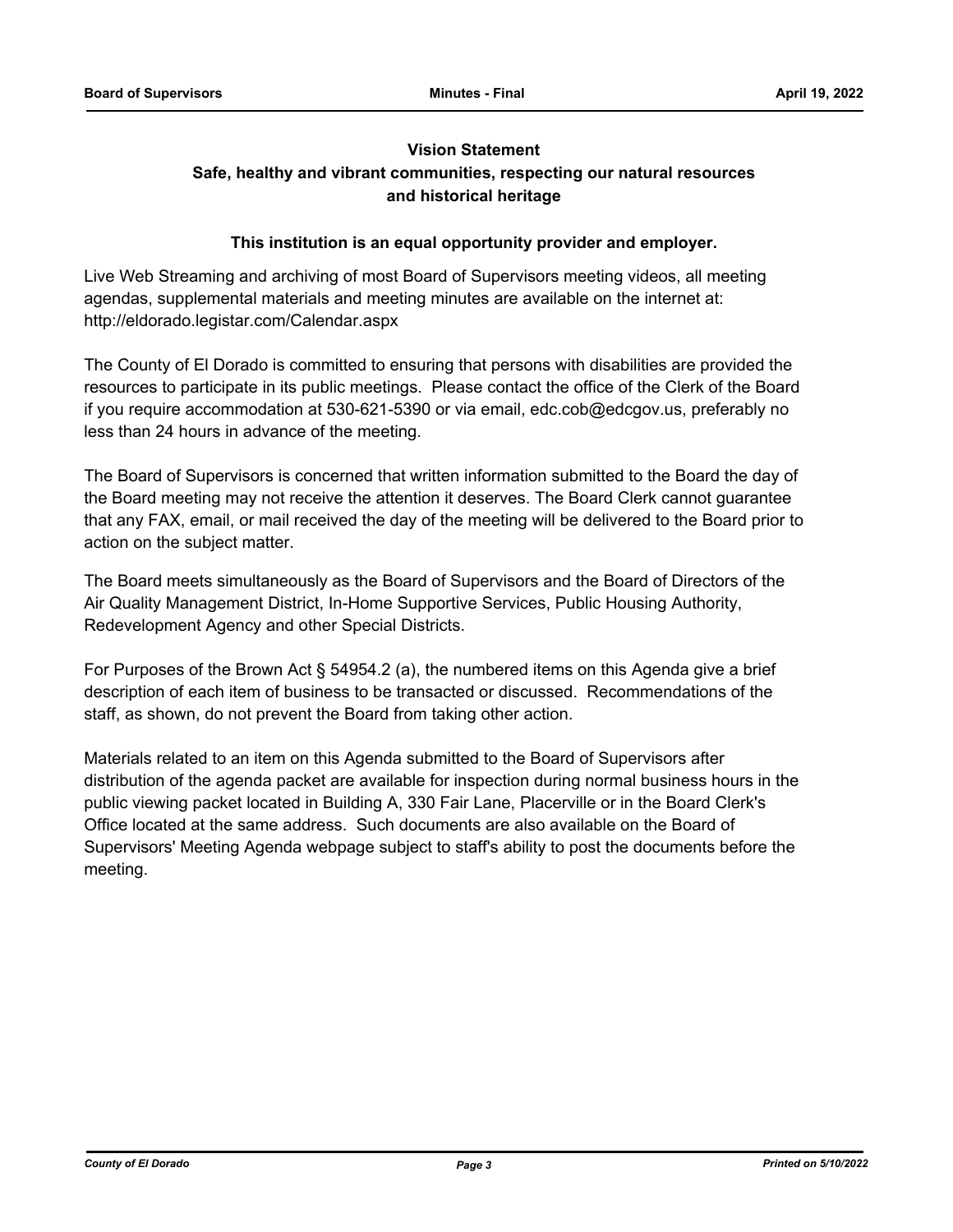### **PROTOCOLS FOR PUBLIC COMMENT**

Public comment will be received at designated periods as called by the Board Chair.

Public comment on items scheduled for Closed Session will be received before the Board recesses to Closed Session.

Except with the consent of the Board, individuals shall be allowed to speak to an item only once.

On December 5, 2017, the Board adopted the following protocol relative to public comment periods. The Board adopted minor revisions to the protocol on August 24, 2021, incorporated herein:

The Board wants all members of the public to feel welcome to speak, especially regarding controversial items. Time for public input will be provided at every Board of Supervisors meeting. Individuals will have three minutes to address the Board. If the three minutes are exceeded the speaker's microphone will be muted. Applause or other outbursts are not allowed in the Board Chambers.

During noticed public hearings only, individuals authorized by organizations to speak to organizational positions may request additional time, up to five minutes.

Public comment on certain agenda items designated and approved by the Board may be treated differently within specific time limits per speaker or a limit on the total amount of time designated for public comment. It is the intent of the Board that quasi-jurisdictional matters have additional flexibility depending on the nature of the issue.The Board Chair may limit public comment during Open Forum.

Individual Board members may ask clarifying questions but will not engage in substantive dialogue with persons providing input to the Board.

If a person providing input to the Board creates a disruption by refusing to follow Board guidelines, the Board Chair may take the following actions:

Step 1. Request the person adhere to Board guidelines. If the person refuses, the Board Chair may turn off the speaker's microphone.

Step 2. If the disruption continues, the Board Chair may order a recess of the Board meeting. Step 3. If the disruption continues, the Board Chair may order the removal of the person from the Board meeting.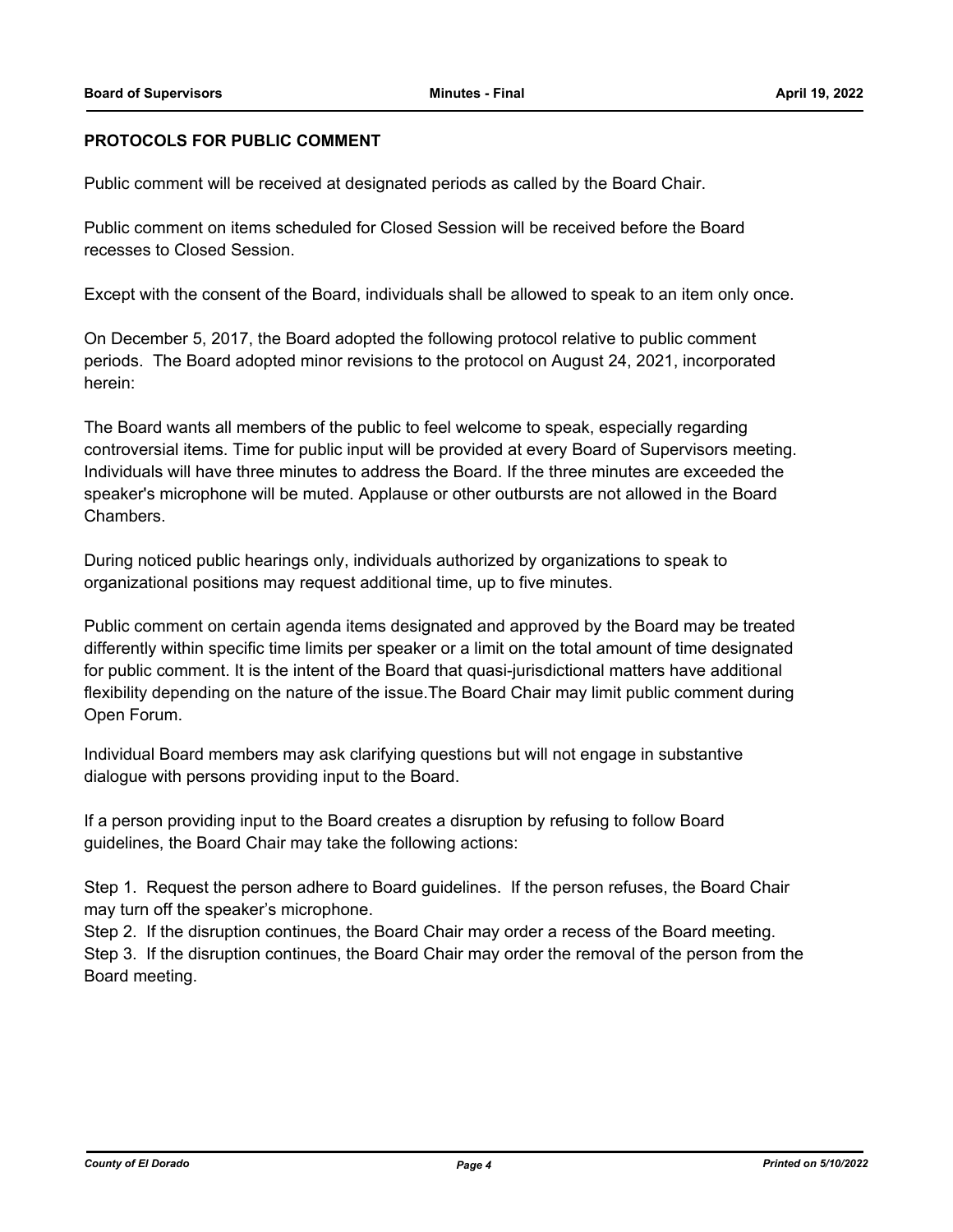### **8:46 A.M. - CALLED TO ORDER**

Present: 5- Supervisor Novasel, Supervisor Hidahl, Supervisor Parlin, Supervisor Thomas and Supervisor Turnboo

### **INVOCATION AND PLEDGE OF ALLEGIANCE TO THE FLAG**

**Chaplain Betsy Vanderpool of the Sierra Chaplaincy gave the Invocation.**

**Supervisor Novasel led the Pledge of Allegiance to the Flag.**

### **ADOPTION OF THE AGENDA AND APPROVAL OF CONSENT CALENDAR**

*Public Comment: K. Payne, L. Cauchon, N. Santiago*

**A motion was made by Supervisor Novasel, seconded by Supervisor Thomas to Adopt the Agenda and Approve the Consent Calendar with the following change: Pull item 27 for discussion.**

**Supervisor Novasel commented that item 17 has been thoroughly discussed by the Board.**

**Yes:** 5 - Novasel, Hidahl, Parlin, Thomas and Turnboo

The Board may make any necessary additions, deletions or corrections to the agenda including moving items to or from the Consent Calendar and adopt the agenda and the Consent Calendar with one single vote. A Board member may request an item be removed from the Consent Calendar for discussion and separate Board action. At the appropriate time as called by the Board Chair, members of the public may make a comment on matters on the Consent Calendar prior to Board action.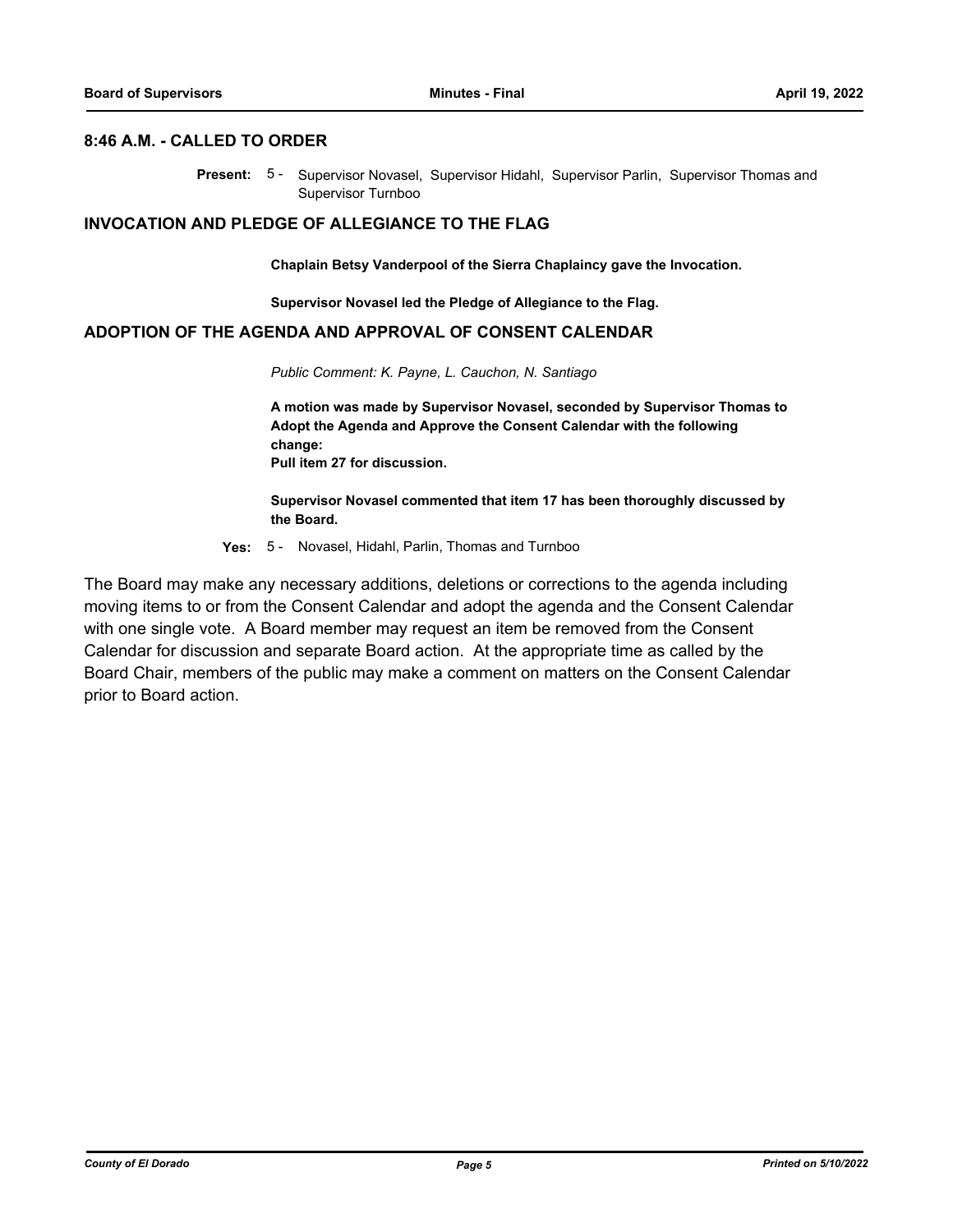### **CONSENT CALENDAR**

**1.** [22-0700](http://eldorado.legistar.com/gateway.aspx?m=l&id=/matter.aspx?key=31601) Clerk of the Board recommending the Board approve the Minutes from the regular meeting of April 12, 2022.

**This matter was Approved on the Consent Calendar.**

### **GENERAL GOVERNMENT - CONSENT ITEMS**

**2. 21-1415** Chief Administrative Office recommending the Board of Supervisors find that a Local Health Emergency continues to exist in El Dorado County as a result of the Caldor Fire. (Cont. 3/22/2022, Item 3)

### **FUNDING:** N/A

**This matter was Approved on the Consent Calendar.**

**3.** [22-0615](http://eldorado.legistar.com/gateway.aspx?m=l&id=/matter.aspx?key=31516) Chief Administrative Office recommending the Board approve and authorize the chair to sign Resolution **060-2022** revising the Salary Schedule for unrepresented classifications effective the first pay period following adoption.

> **FUNDING:** Primarily General Fund with some positions being paid with State and Federal Funding.

**Resolution 060-2022 was Adopted upon Approval of the Consent Calendar.**

**4.** [22-0470](http://eldorado.legistar.com/gateway.aspx?m=l&id=/matter.aspx?key=31371) Chief Administrative Office, Facilities Division, recommending the Board: 1) Authorize the Purchasing Agent to execute Agreement for Services No. 6468 with More 4 Less Pest Control for a not-to-exceed amount of \$150,000 and a term of two years beginning April 23, 2022, to provide routine, as-needed and emergency pest control services at various County operated locations; and 2) Make findings that due to the limited time frames, temporary or occasional nature, or schedule for the project or scope of work, the ongoing aggregate of work to be performed under Agreement for Services 6468 is not sufficient to warrant the addition of permanent staff in accordance with Chapter 3.13, Section 3.13.030, of the County Purchasing Ordinance.

**FUNDING:** General Fund.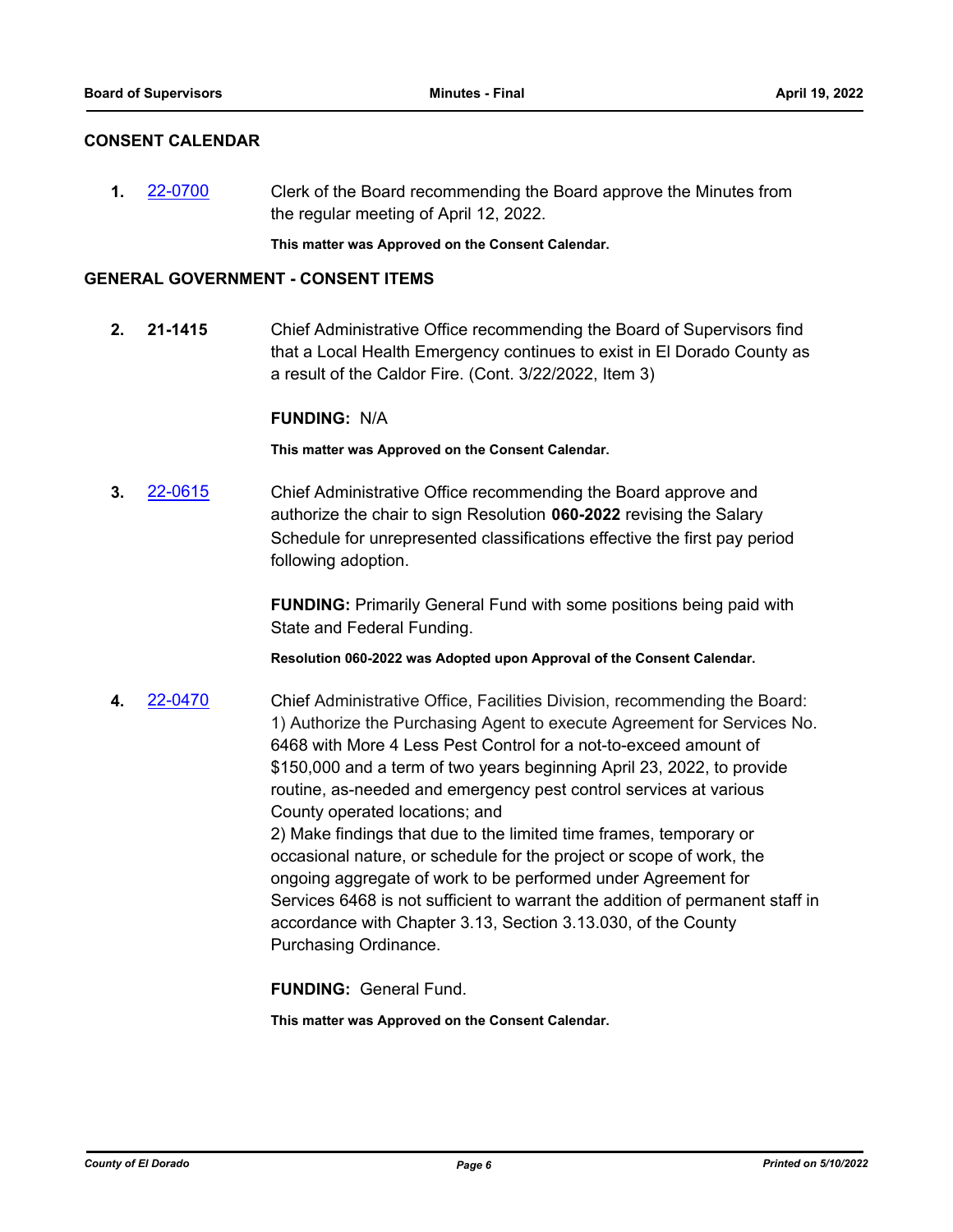**5.** [22-0314](http://eldorado.legistar.com/gateway.aspx?m=l&id=/matter.aspx?key=31215) Chief Administrative Office, Parks Division, recommending the Board approve and authorize the Chair to sign proclamations for National Playground Safety Week and Earth Day.

### **FUNDING:** N/A

**This matter was Approved on the Consent Calendar.**

**6.** [22-0537](http://eldorado.legistar.com/gateway.aspx?m=l&id=/matter.aspx?key=31438) Chief Administrative Office, Parks Division, recommending the Board: 1) Award Bid 21-968-050.1 for the Old Depot Bike Park to the lowest responsive and qualified bidder, TJR Resources, Inc.; 2) Authorize the Chair to sign Contract 6508 for Public Works Bid 21-968-050.1, subject to review and approval by County Counsel and Risk Management; with TJR Resources, Inc. for \$1,486,399.51 and a term of 180 calendar days; and 3) Authorize the Purchasing Agent to sign an Escrow Agreement, if requested by any Contractor and in accordance with Public Contract Code Section 22300, for the purpose of holding Contract retention funds.

**FUNDING:** Proposition 68 Grant.

**This matter was Approved on the Consent Calendar.**

**7.** [22-0631](http://eldorado.legistar.com/gateway.aspx?m=l&id=/matter.aspx?key=31532) Chief Administrative Office, Parks Division, recommending the Board approve and authorize the Chief Administrative Officer to sign Agreement 22-CO-11051700-010 with the United States Department of Agriculture, U.S Forest Service Truckee Ranger District for the work on Off Highway Motor Vehicle Grant G18-03-06-P01, Planning Grant on the Rubicon Trail.

**FUNDING:** State Parks Off-Highway Motor Vehicle Grant.

**This matter was Approved on the Consent Calendar.**

**8. 21-1728** Clerk of the Board recommending the Board of Supervisors, as a result of ongoing concerns related to COVID-19, approve findings pursuant to Government Code subsection 54953(e)(3) in order to allow for the continued use of virtual or hybrid Board of Supervisors meetings as authorized under Assembly Bill 361. (Cont. 3/22/2022, Item 9)

### **FUNDING:** N/A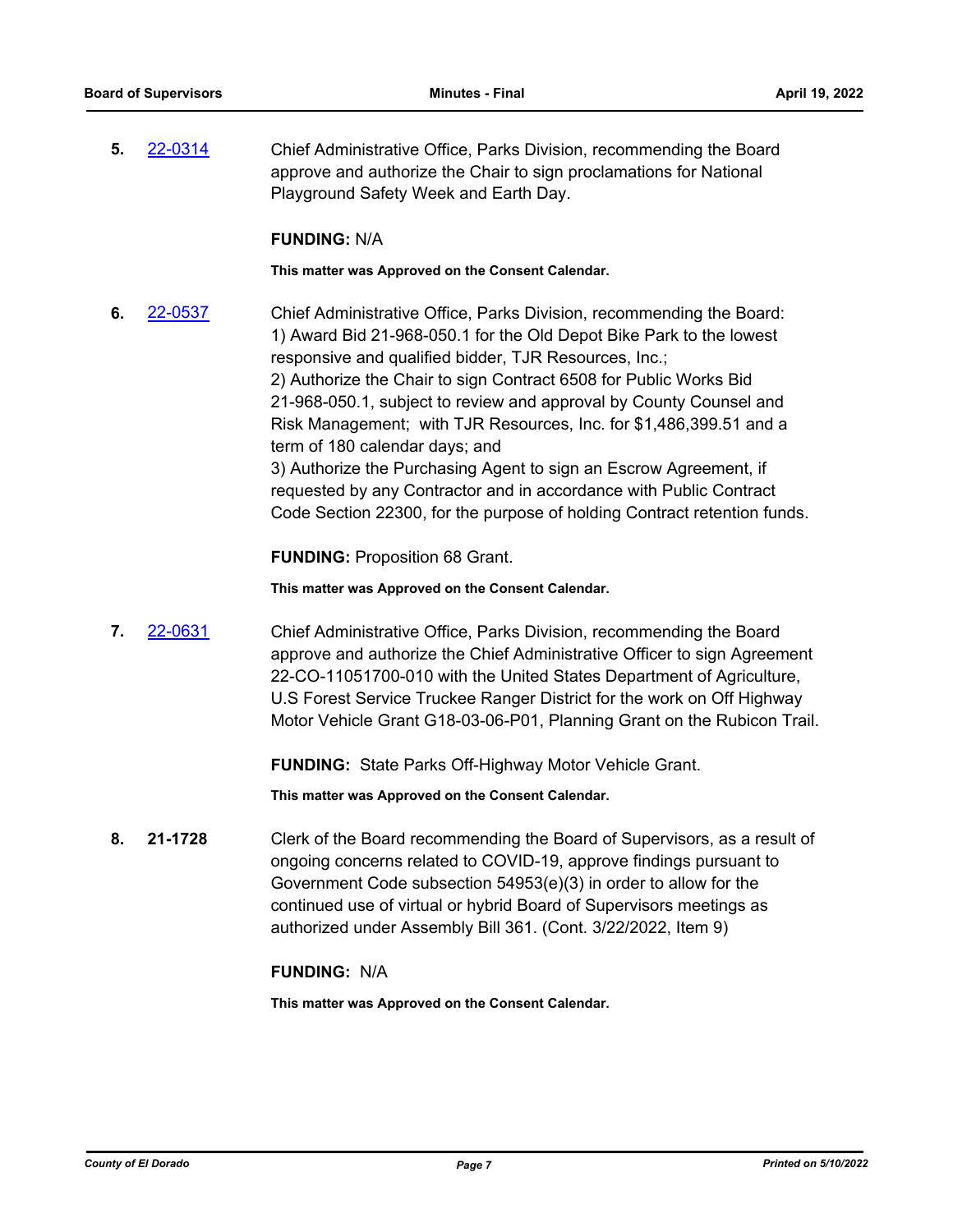| 9. | 22-0568 | Elections Department recommending the Board:                           |
|----|---------|------------------------------------------------------------------------|
|    |         | 1) Approve and authorize the continuation of two (2) perpetual         |
|    |         | agreements as detailed in Attachment A:                                |
|    |         | a) Agreement 2577 with Granicus, LLC for Disclosure Docs for filing of |
|    |         | 700 forms;                                                             |
|    |         | b) Agreement 4052 with Granicus, LLC for Campaign Docs Filing; and     |
|    |         | 2) Authorize the Purchasing Agent to establish change orders to add    |
|    |         | funds to each continued perpetual agreement necessary to process       |
|    |         | associated payments for Fiscal Year 2021-22 as outlined in Attachment  |
|    |         | A.                                                                     |

**FUNDING:** General Fund.

**This matter was Approved on the Consent Calendar.**

**10.** [22-0606](http://eldorado.legistar.com/gateway.aspx?m=l&id=/matter.aspx?key=31507) Elections Department recommending the Board adopt and authorize the Chair to sign Resolution **056-2022** consolidating local jurisdiction elections with the upcoming June 7, 2022 Election.

> **FUNDING:** Districts will be billed for their portion of the cost of the election.

> **Resolution 056-2022 was Adopted upon Approval of the Consent Calendar.**

**11.** [21-1890](http://eldorado.legistar.com/gateway.aspx?m=l&id=/matter.aspx?key=30786) Human Resources Department recommending the Board approve and authorize the Purchasing Agent to execute retroactive agreement 6274 with Self Insured Services Company (dba Benefit Coordinators Corporation) for a three (3) year term beginning January 1, 2021 through December 31, 2023 for third party administration services for the County's Health Benefits program.

**FUNDING:** Risk Management Internal Service Fund.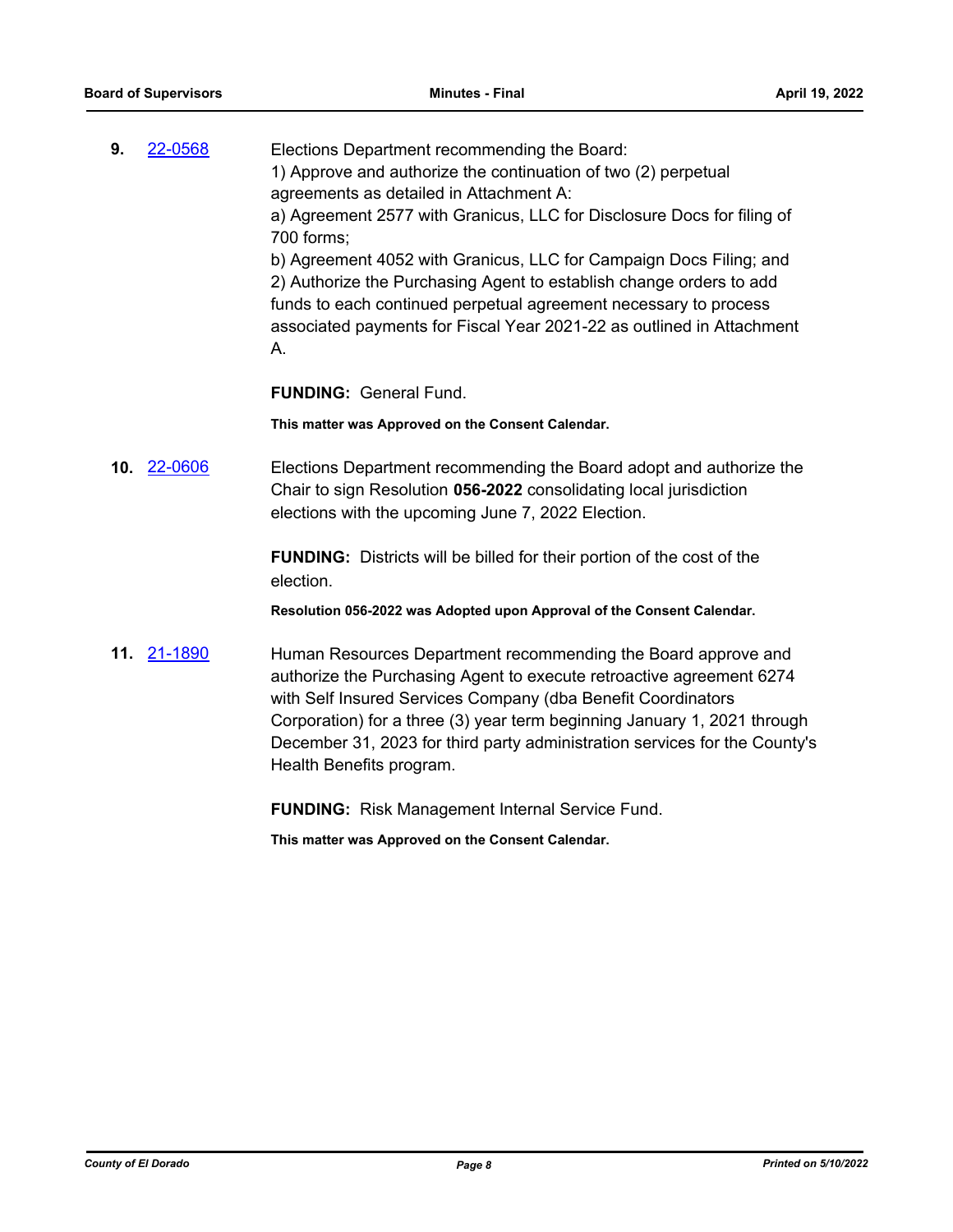**12.** [22-0014](http://eldorado.legistar.com/gateway.aspx?m=l&id=/matter.aspx?key=30914) Human Resources Department recommending the Board: 1) Approve continuation of the current perpetual Agreement 886 with GovernmentJobs.com, Inc., doing business as Neogov, for the ongoing maintenance of the countywide applicant tracking license, subscription to GovernmentJobs.com website, background check integration, and performance evaluation tracking module; and 2) Authorize the Purchasing Agent to execute Amendment V to continue the agreement for the period of July 1, 2022 through June 30, 2023. Estimated costs for the year \$72,293.49.

### **FUNDING:** General Fund.

**This matter was Approved on the Consent Calendar.**

**13.** [22-0541](http://eldorado.legistar.com/gateway.aspx?m=l&id=/matter.aspx?key=31442) Human Resources Department recommending the Board: 1) Approve and authorize the Purchasing Agent to sign Amendment I to Agreement for Services 4730, with Christopher K. Boucher doing business as Boucher Law, to process a name change to Boucher Law, PC and updating contract language; and 2) Authorize the Purchasing Agent, or designee, to execute further documents relating to Contract 4730, including amendments which do not increase the maximum dollar amount or term of the agreement, contingent upon approval by County Counsel and Risk Management.

### **FUNDING:** N/A

**This matter was Approved on the Consent Calendar.**

**14.** [22-0587](http://eldorado.legistar.com/gateway.aspx?m=l&id=/matter.aspx?key=31488) Human Resources Department recommending the Board adopt and authorize the Chair to sign the negotiated Letter of Agreement to the Memorandum of Understanding between the County of El Dorado and El Dorado County Employees' Association, Local No. 1, AFSCME Council 57 representing the General, Professional, and Supervisory bargaining units.

**FUNDING:** Various.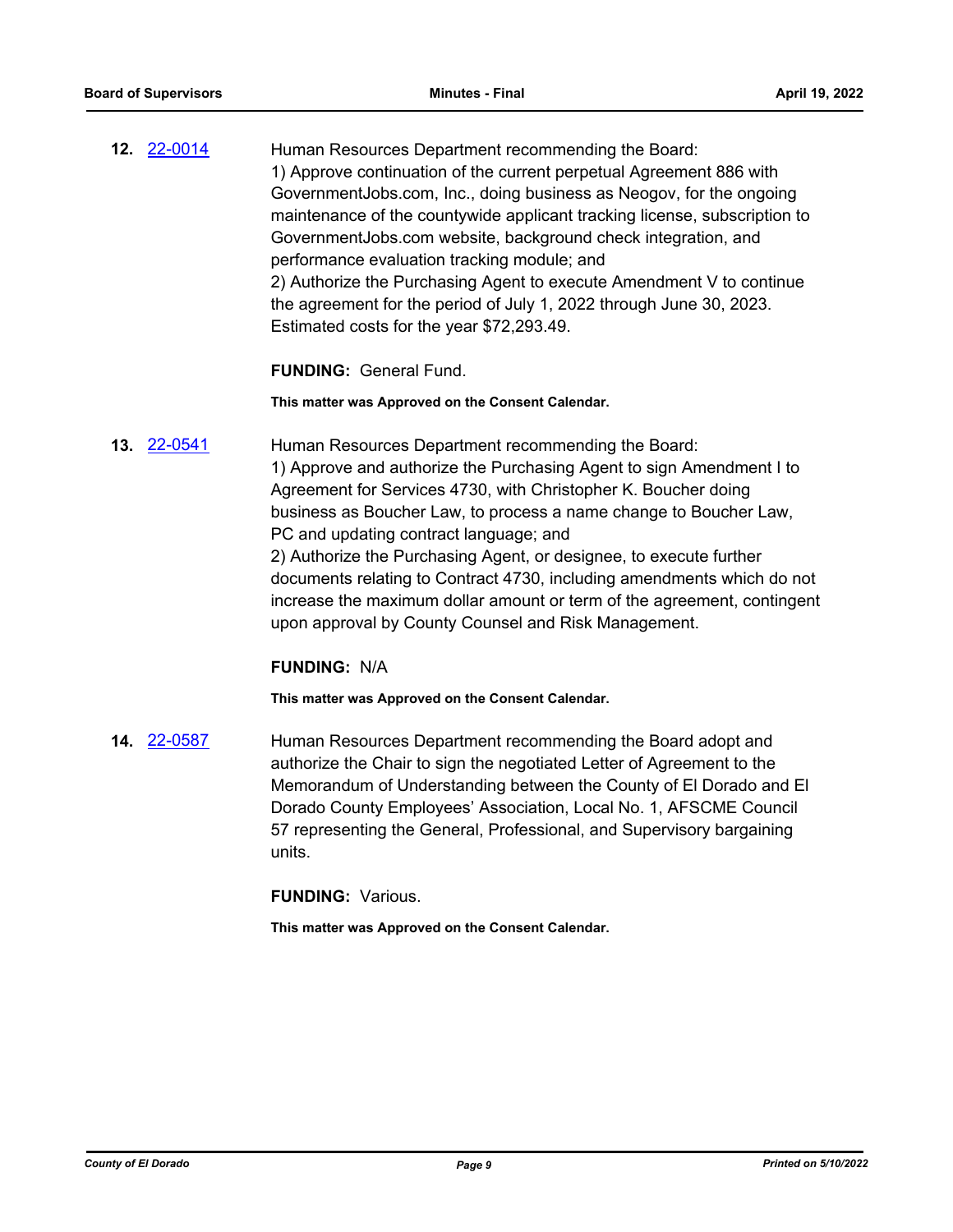**15.** [22-0681](http://eldorado.legistar.com/gateway.aspx?m=l&id=/matter.aspx?key=31582) Information Technologies Department recommending the Board: 1) Continue to waive formal bid requirements in accordance with Purchasing Ordinance 3.12.160, Exceptions from Competitive Bidding Process, section D; 2) Authorize the continued use of State of California Department of

General Services 1-17-70-01A; and

3) Authorize the Purchasing Agent to increase the countywide contract 2096 with Granite Financial Solutions, Inc. by \$100,000, bringing the contract value to \$700,000.

**FUNDING**: Various General Fund and Non-General Fund.

**This matter was Approved on the Consent Calendar.**

**16.** [22-0362](http://eldorado.legistar.com/gateway.aspx?m=l&id=/matter.aspx?key=31263) Treasurer-Tax Collector Department recommending the Board approve and authorize the chair to sign Amendment I to Agreement for Services 4265 with HdL Software LLC for the provision of business license, transient occupancy tax and cannabis licensing and tax collection software, extending the term of services to December 31, 2022, increasing the not-to-exceed amount by \$15,000, and updating County's boilerplate contract language.

**FUNDING:** General Fund.

**This matter was Approved on the Consent Calendar.**

**17.** [22-0502](http://eldorado.legistar.com/gateway.aspx?m=l&id=/matter.aspx?key=31403) Supervisor Turnboo recommending the Board authorize the Chair to sign a letter of support for HR 6903, which is proposed in the House of Representatives by Congressman McClintock and Congressman LaMalfa. The proposed bill would direct the United States Forest Service to immediately suppress wildfires on national forest system lands and put an end to the policy of letting fires burn. (Cont. 4/5/2022, item 27)

### **FUNDING:** N/A

**This matter was Approved on the Consent Calendar.**

**Supervisor Novasel commented that item 17 has been thoroughly discussed by the Board.**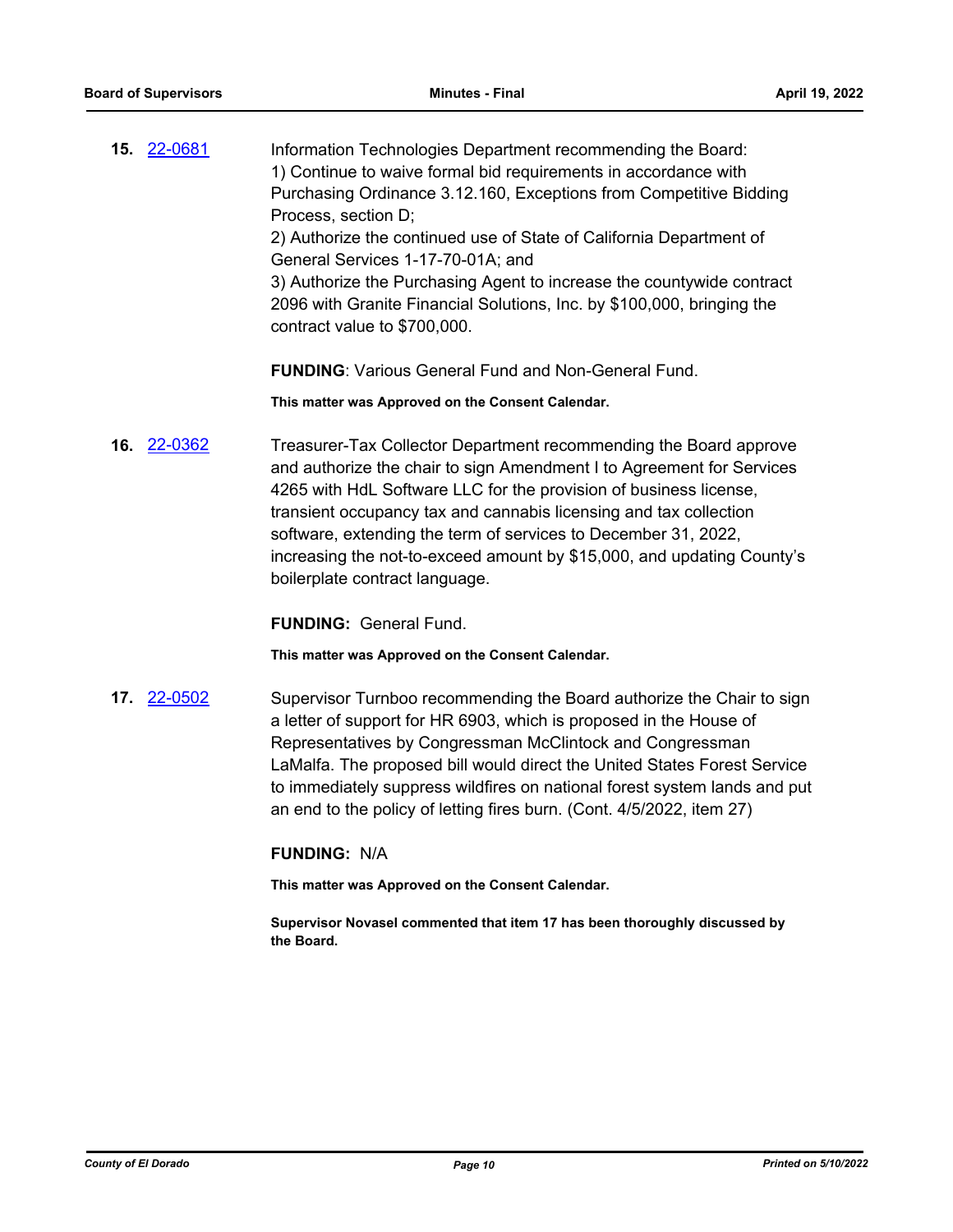### **HEALTH AND HUMAN SERVICES - CONSENT ITEMS**

**18.** [22-0224](http://eldorado.legistar.com/gateway.aspx?m=l&id=/matter.aspx?key=31125) Health and Human Services Agency (HHSA) recommending the Board: 1) Approve and authorize the Chair to sign Amendment I to non-financial Memorandum of Understanding 3362 (MOU) with Kaiser Foundation Health Plan, Inc. (formerly identified as KP Cal, LLC [Kaiser]), establishing the roles and responsibilities in the provision of Substance Abuse Disorder services for the beneficiaries of the Medi-Cal Managed Care program administered by Kaiser, for a new term that shall renew automatically unless terminated by either party; 2) Authorize the HHSA Director, or designee, to execute further documents relating to the MOU, including amendments that do not add compensation or alter the term of the MOU, contingent upon approval by County Counsel and Risk Management; and 3) Authorize the HHSA Director, or designee, to execute any administrative documents relating to said MOU including required fiscal and programmatic reports.

**FUNDING:** This is a non-financial MOU.

**This matter was Approved on the Consent Calendar.**

**19.** [22-0345](http://eldorado.legistar.com/gateway.aspx?m=l&id=/matter.aspx?key=31246) Health and Human Services Agency (HHSA) recommending the Board: 1) Make findings in accordance with County Ordinance 3.13.030 that it is appropriate to contract with Sierra Child and Family Services, Inc. for services provided under Agreement 6408 because (B) "Specialty skills and qualifications not expressly identified in classifications are involved in the performance of the work;"

> 2) Approve and authorize the Chair to sign Agreement for Services 6408 with Sierra Child and Family Services, Inc., for the provision of First Episode Psychosis services in the amount of \$571,854, for the term beginning May 1, 2022 through June 30, 2025; and 3) Authorize the Director of HHSA, or designee, to execute further documents relating to Agreement for Services 6408, including amendments which do not increase the maximum dollar amount or term of the Agreement, contingent upon approval by County Counsel and Risk Management.

**FUNDING:** 100% Federal Funding: Mental Health Block Grant Coronavirus Response and Relief Supplemental Appropriations Act & American Rescue Plan Act.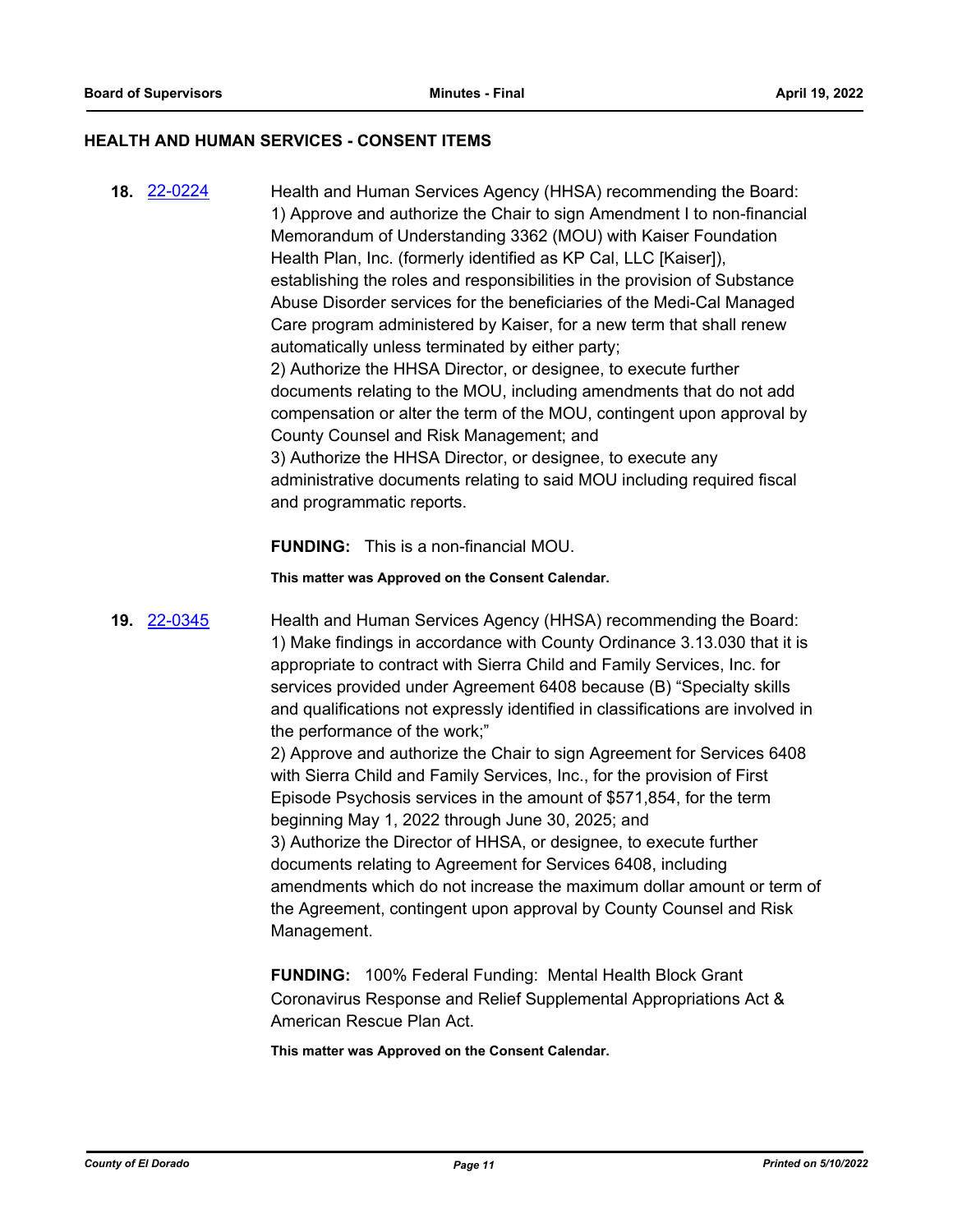**20.** [22-0483](http://eldorado.legistar.com/gateway.aspx?m=l&id=/matter.aspx?key=31384) Health and Human Services Agency recommending the Board approve and authorize the Chair to sign a Budget Transfer Request decreasing revenue and appropriations in the Proposition 56 Tobacco Use Prevention Program sub-fund and increasing revenues and appropriations in the Proposition 99 Tobacco Use Prevention Program sub fund. (4/5 vote required)

> **FUNDING:** State Tobacco Use Prevention Program revenue funding and Public Health Realignment.

**This matter was Approved on the Consent Calendar.**

**21.** [22-0552](http://eldorado.legistar.com/gateway.aspx?m=l&id=/matter.aspx?key=31453) Health and Human Services Agency recommending the Board approve and authorize the Chair to sign a Fiscal Year 2021-22 Budget Transfer request increasing revenues and appropriations to accommodate the Realignment Growth distributions received this fiscal year. (4/5 vote required)

**FUNDING:** Behavioral Health and Health Realignment Growth revenue.

**This matter was Approved on the Consent Calendar.**

**22.** [22-0553](http://eldorado.legistar.com/gateway.aspx?m=l&id=/matter.aspx?key=31454) Health and Human Services Agency (HHSA) recommending the Board: 1) Award Request for Proposal 22-952-009 to the proposal identified as appropriate by the evaluation panel, Shamanic Living Center, dba Recovery In Action (RIA), to provide Drug Medi-Cal Organized Delivery System Level 1.0 Outpatient and 2.1 Intensive Outpatient Services for adults in El Dorado County; and

2) Authorize HHSA to negotiate a three (3) year Agreement for Services with RIA, for an estimated budget not to exceed \$1,500,000 for the term of the Agreement, for Fiscal Years 2022-23, 2023-24, and 2024-25, and return to the Board for approval of the agreement upon completion of the negotiations.

**FUNDING**: Federal Medicaid, Federal Substance Abuse Prevention and Treatment Block Grant (SABG), 2011 Realignment Drug Medi-Cal Organized Delivery System (DMC-ODS), State General Fund, and California Assembly Bill (AB) 109 Treatment funds available pursuant to Title XIX of the Social Security Act and Medicaid State Plan.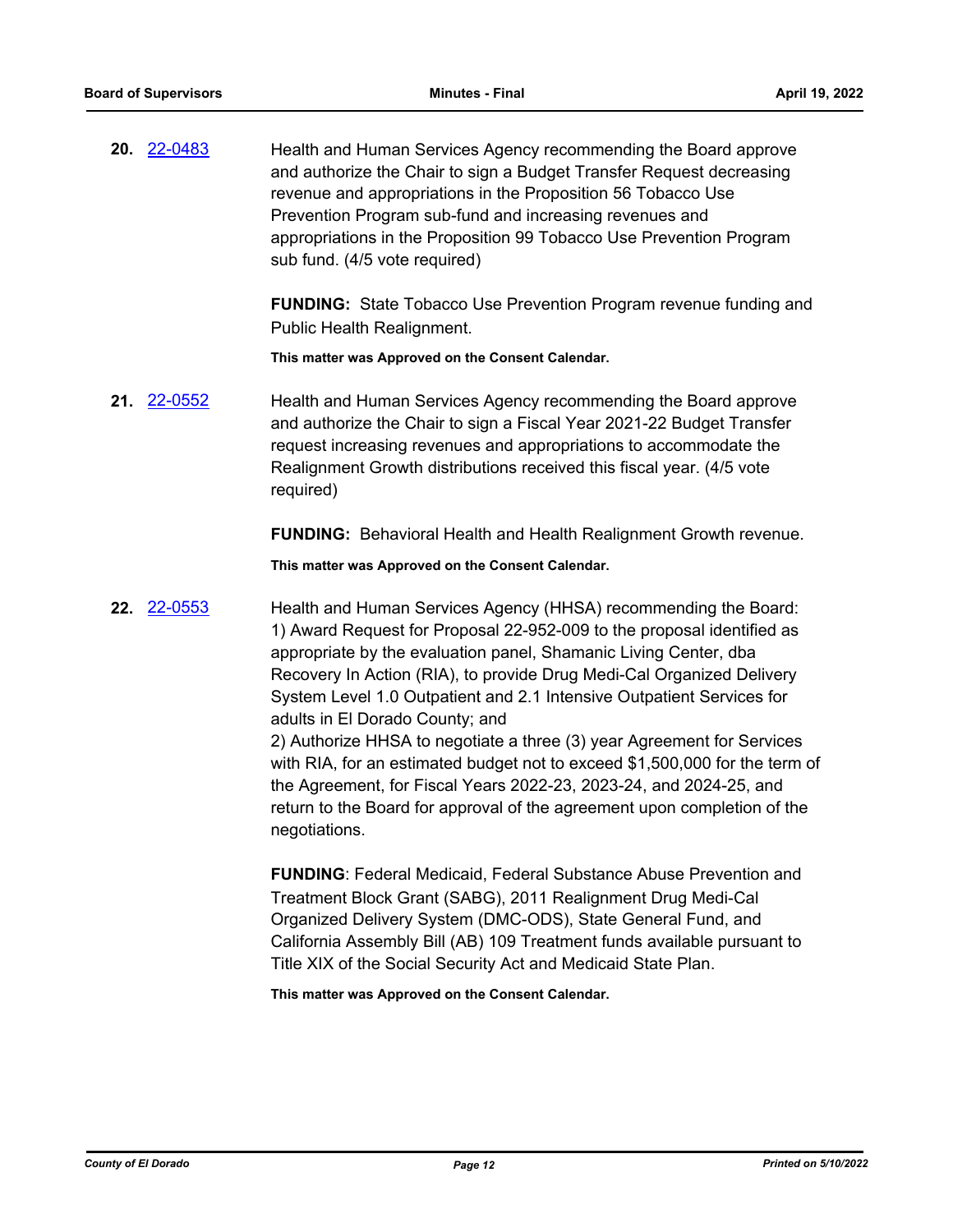**23.** [22-0608](http://eldorado.legistar.com/gateway.aspx?m=l&id=/matter.aspx?key=31509) Health and Human Services Agency (HHSA) in partnership with the County Probation Department recommending the Board: 1) Accept the one-time Family First Prevention Services (FFPS) Program Block Grant funding allocation from California Department of Social Services (CDSS) for the term of the award through June 30, 2024, in the estimated amounts of \$558,471 for the HHSA Child Welfare Services' allocation and \$158,922 for the County Probation Department's allocation; 2) Authorize HHSA's Assistant Director of Human Services, Director of Behavioral Health and the County Probation Department Deputy Chief

Probation Officer to execute the attached Letter of Intent, required to be submitted to the CDSS by April 30, 2022 in order to receive the funding allocation and opt-in to the County FFPS Program; and 3) Authorize the HHSA Director, or designee, to execute and administer any subsequent administrative documents relating to said award, including amendment(s) that do not increase the total funding allocation beyond \$820,393 or the term of the allocation, contingent upon County Counsel and Risk Management approval.

**FUNDING:** 100% State Family First Prevention Services (FFPS) Program Block Grant (State Block Grant) appropriated through The California Budget Act of 2021 in State General Funds. No matching funds are required. Acceptance of State Block Grant requires federal financial participation under Title IV-E of the Social Security Act, enacted under the Family First Prevention Services Act through Public Law 115-123.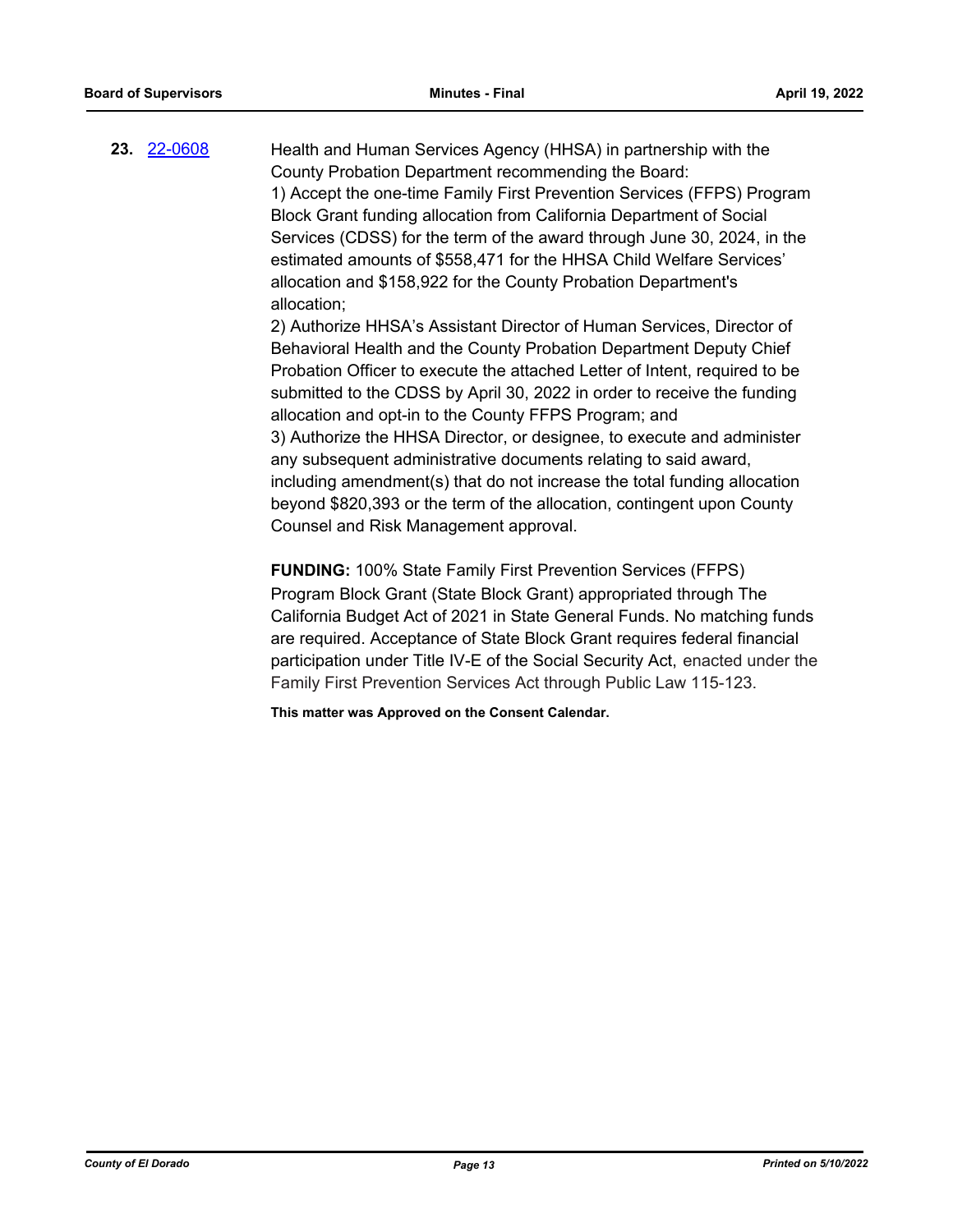### **LAND USE AND DEVELOPMENT - CONSENT ITEMS**

**24.** [21-1488](http://eldorado.legistar.com/gateway.aspx?m=l&id=/matter.aspx?key=30383) Department of Transportation recommending the Board approve and authorize the Chair to sign Road Improvement Agreement 22-55001 for the Saratoga Way Medical Office Building (MOB), WO 61762, between the County and the Developer, KFG & Four C's, LLC.

**FUNDING:** Developer Funded.

**This matter was Approved on the Consent Calendar.**

**25.** [22-0370](http://eldorado.legistar.com/gateway.aspx?m=l&id=/matter.aspx?key=31271) Department of Transportation recommending the Board: 1) Find that it is appropriate to contract with Kimley-Horn and Associates, Inc. for consulting services to prepare a Local Roadway Safety Plan in accordance with County Ordinance Code Chapter 3.13, Section 3.13.030(C), Contracting Out because the ongoing aggregate of the work is not sufficient to warrant the addition of permanent staff due to the limited time frame, temporary nature, and limited scope of the work; and 2) Approve and authorize the Chair to sign an agreement for consulting services with Kimley-Horn and Associates, Inc. in the amount of \$107,810.10 for a two (2) year term.

> **FUNDING:** State Local Roadway Safety Plan Funds (48%), Local Road Fund (52%).

**This matter was Approved on the Consent Calendar.**

**26.** [22-0439](http://eldorado.legistar.com/gateway.aspx?m=l&id=/matter.aspx?key=31340) Department of Transportation recommending the Board approve the attached budget transfer to establish appropriations in three new special revenue funds for State Regional Surface Transportation Program funds in FY 2021-22. (4/5 vote required)

**FUNDING:** State Regional Surface Transportation Program Funds.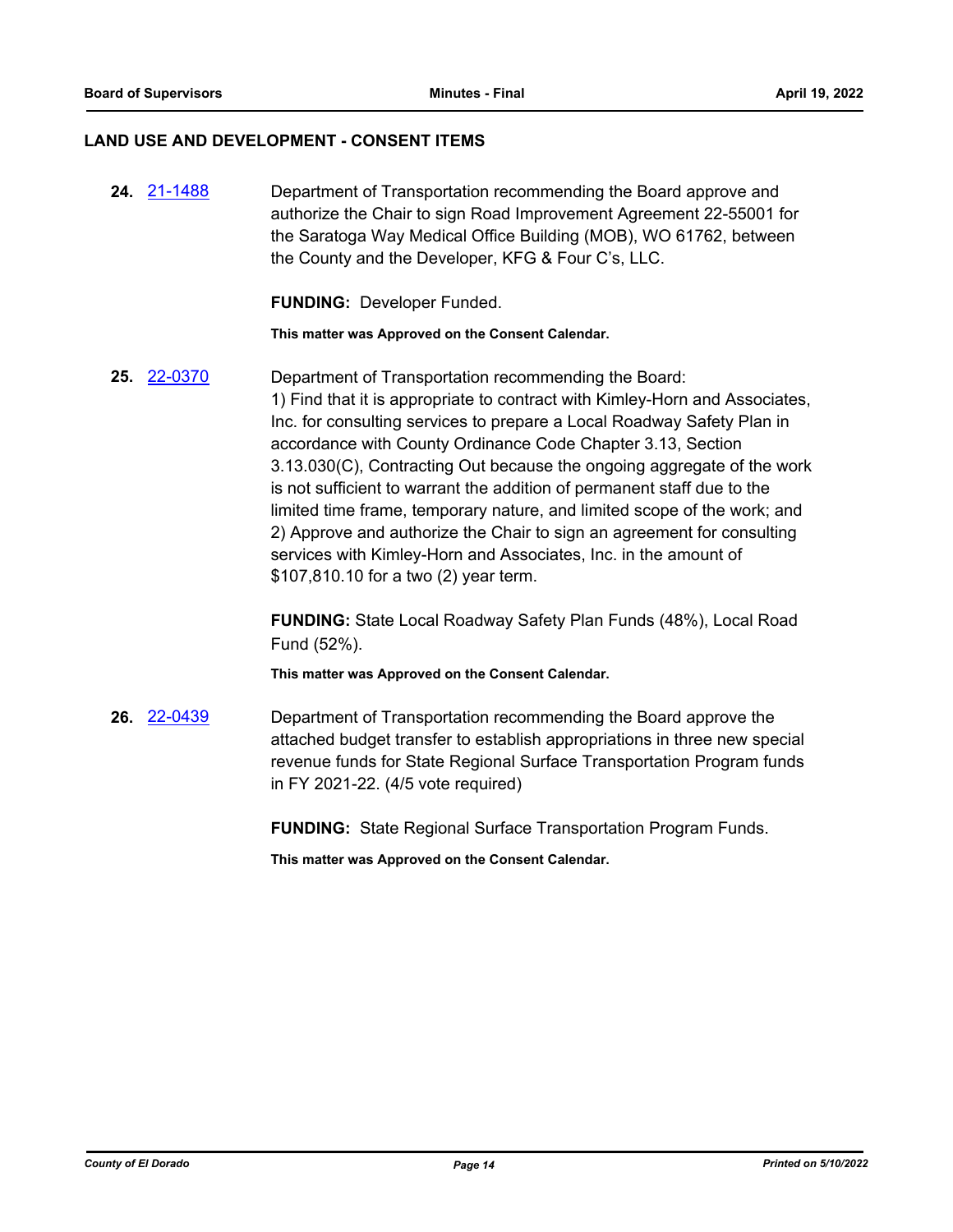| 27. 22-0440        |      | Department of Transportation recommending the following as related to<br>the Diamond Springs Parkway - Phase 1B Project, Capital Improvement<br>Program number 72334/36105011:                                                                                                                                                                                                                                                                                                                                         |
|--------------------|------|------------------------------------------------------------------------------------------------------------------------------------------------------------------------------------------------------------------------------------------------------------------------------------------------------------------------------------------------------------------------------------------------------------------------------------------------------------------------------------------------------------------------|
|                    |      | 1) Approve and authorize the Chair to sign Cooperative Agreement<br>03-0782 between the California Department of Transportation and County<br>of El Dorado, defining the roles, responsibilities, and funding contributions<br>of each agency related to the Plans, and Specifications, and Estimate,<br>Right of Way, and Construction phases of the project; and<br>2) Adopt and authorize the Chair to sign Resolution 057-2022 to authorize<br>the Chair to execute and confirm the Cooperative Agreement 03-0782. |
|                    |      | <b>FUNDING:</b> State Highway Operation and Protection Program Funds.                                                                                                                                                                                                                                                                                                                                                                                                                                                  |
|                    |      | Public Comment: S. Taylor, K. Payne                                                                                                                                                                                                                                                                                                                                                                                                                                                                                    |
|                    |      | A motion was made by Supervisor Parlin, seconded by Supervisor Thomas to<br>Approve this matter and Adopt Resolution 057-2022.                                                                                                                                                                                                                                                                                                                                                                                         |
|                    | Yes: | 5 - Novasel, Hidahl, Parlin, Thomas and Turnboo                                                                                                                                                                                                                                                                                                                                                                                                                                                                        |
| 28. 22-0451        |      | Department of Transportation recommending the Board adopt and<br>authorize the Chair to sign Resolution 058-2022 adopting a list of projects<br>funded in Fiscal Year 2022-23 by Senate Bill 1: The Road Repair and<br>Accountability Act of 2017.                                                                                                                                                                                                                                                                     |
|                    |      | <b>FUNDING:</b> Road Repair and Accountability Act of 2017 (SB1 - RMRA).                                                                                                                                                                                                                                                                                                                                                                                                                                               |
|                    |      | Resolution 058-2022 was Adopted upon Approval of the Consent Calendar.                                                                                                                                                                                                                                                                                                                                                                                                                                                 |
| 29. 22-0559        |      | Environmental Management Department recommending the Board adopt<br>and authorize the Chair to sign Resolution 059-2022 amending the current<br>Authorized Personnel Allocation Resolution 064-2021 to add 2.0 full-time<br>equivalent (FTE) Vector Technician I/II - Limited Term positions to<br>Environmental Management's South Lake Tahoe Office.                                                                                                                                                                 |
|                    |      | <b>FUNDING: CSA 3 Vector Control.</b>                                                                                                                                                                                                                                                                                                                                                                                                                                                                                  |
|                    |      | Resolution 059-2022 was Adopted upon Approval of the Consent Calendar.                                                                                                                                                                                                                                                                                                                                                                                                                                                 |
| <b>30.</b> 22-0600 |      | Planning and Building Department, Economic Development Division,<br>recommending the Board approve minor revisions to Board of<br>Supervisors Policy J-7, Economic Development Incentives, and to update<br>the sunset review date.                                                                                                                                                                                                                                                                                    |
|                    |      | <b>FUNDING: N/A</b>                                                                                                                                                                                                                                                                                                                                                                                                                                                                                                    |
|                    |      | This matter was Approved on the Consent Calendar.                                                                                                                                                                                                                                                                                                                                                                                                                                                                      |
|                    |      |                                                                                                                                                                                                                                                                                                                                                                                                                                                                                                                        |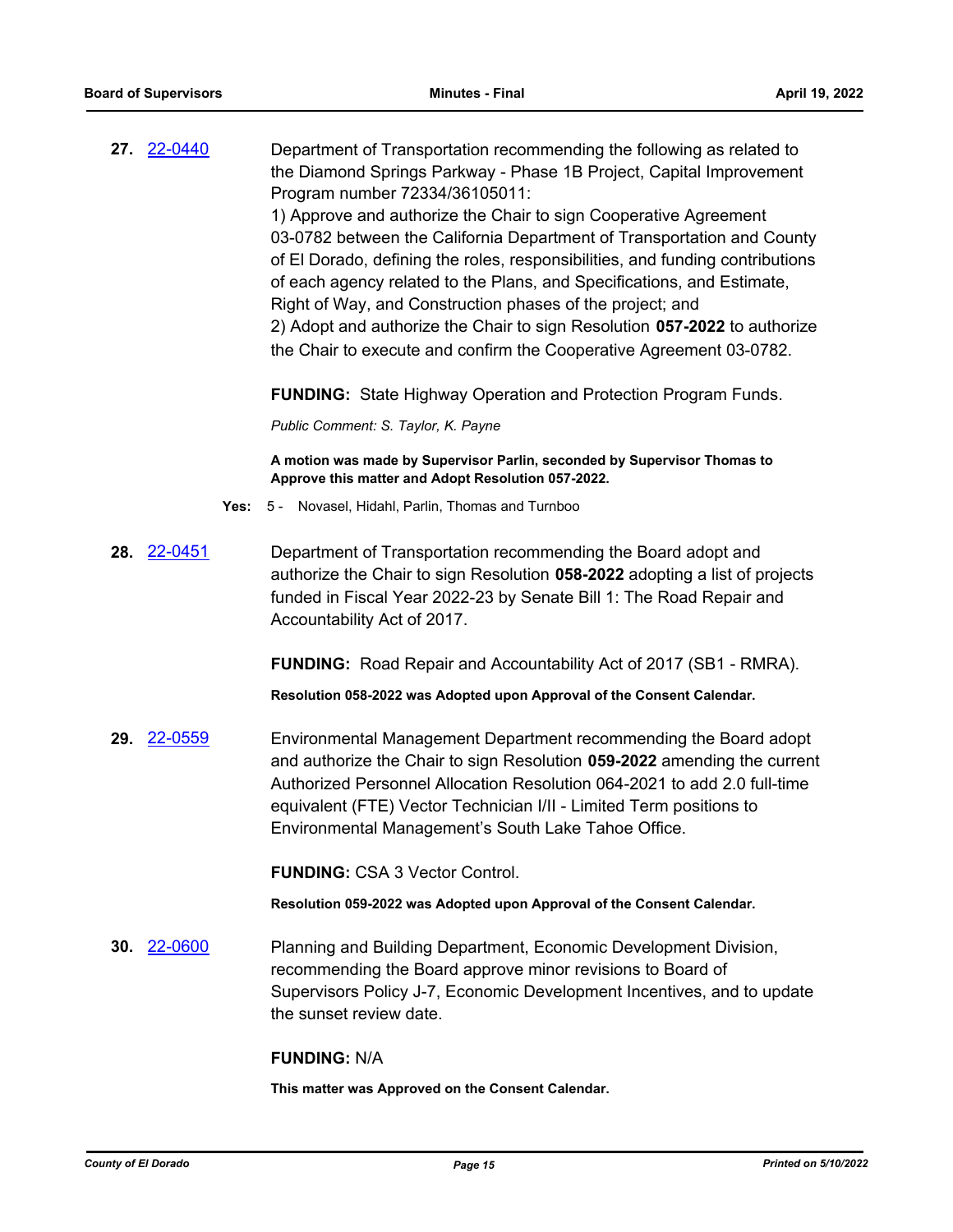**31.** [22-0597](http://eldorado.legistar.com/gateway.aspx?m=l&id=/matter.aspx?key=31498) Planning and Building Department, Planning Division, submitting for approval of a Large Lot Final Map (TM-F22-0005) for the Porter Tentative Subdivision Map (TM07-1438) creating a total of two (2) large lots, 28.708 acres (Large Lot 1) and 4.118 (Large Lot 2), for the purpose of financing and phasing, consisting of two (2) future residential development lots on the 32.826-acre property. The property, identified as Assessor's Parcel Number 119-020-035, is located on the south side of Marble Valley Road, approximately five miles west of the intersection with Beasley Drive, in the El Dorado Hills area, and staff recommending the Board approve Large Lot Final Map TM-F22-0005 for the Porter Subdivision (Supervisorial District 2) (Attachment A, Exhibits A - D).

**FUNDING:** Developer-Funded Subdivision Improvements.

**This matter was Approved on the Consent Calendar.**

**32.** [22-0247](http://eldorado.legistar.com/gateway.aspx?m=l&id=/matter.aspx?key=31148) Planning and Building Department, Tahoe Planning, Stormwater, and Vacation Home Rental Division, recommending the Board approve and authorize the Chair to sign Funding Agreement 6376 with the Tahoe Regional Planning Agency for the Responsible Recreation and Tourism Initiative, with a term of six (6) months and a not-to-exceed amount of \$10,000.

**FUNDING:** General Fund.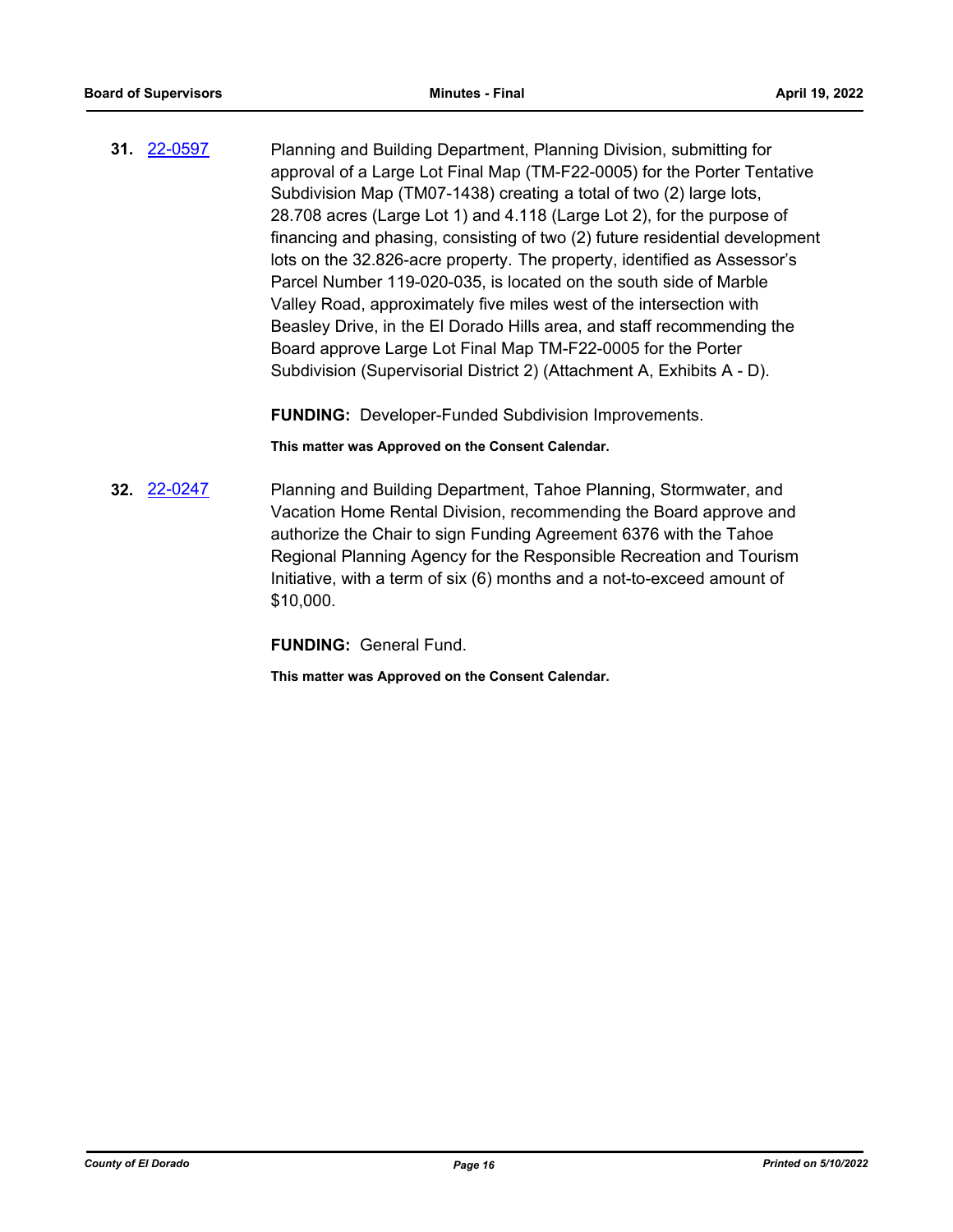### **LAW AND JUSTICE - CONSENT ITEMS**

**33.** [22-0041](http://eldorado.legistar.com/gateway.aspx?m=l&id=/matter.aspx?key=30941) Office of the District Attorney recommending the Board approve and authorize the Board Chair to execute Amendment I to perpetual contract 6126 with Karpel Solutions, Inc., which adds ongoing as-needed support services and increases the not-to-exceed of the contract to \$63,820.

**FUNDING:** General Fund.

**This matter was Approved on the Consent Calendar.**

**34.** [22-0556](http://eldorado.legistar.com/gateway.aspx?m=l&id=/matter.aspx?key=31457) Office of the District Attorney recommending the Board: 1) Make a finding that Contract 6496 with Axon Enterprise Inc. (Axon) for Body Cameras, associated equipment, training, and software licenses is exempt from competitive bidding per Purchasing Ordinance 3.12.160, Item B: the unique nature of the property and services required precludes competitive bidding;

2) Authorize the Purchasing Agent to issue purchase contract 6496 in the amount of \$179,150 for the period of five (5) years from the date of execution; and

3) Authorize the Purchasing Agent to accept and execute Axon quote Q-370203-44635.745NC in the estimated amount of \$179,145.48.

**FUNDING:** General Fund.

**This matter was Approved on the Consent Calendar.**

**35.** [22-0595](http://eldorado.legistar.com/gateway.aspx?m=l&id=/matter.aspx?key=31496) Public Defender recommending the Board:

1) Accept a three year grant award from the Board of State and Community Corrections for grant funds available through the Public Defense Pilot Program in the amount of \$250,991.33 for year one (1); 2) Adopt and Authorize the Chair to sign Resolution **055-2022** delegating authority to Teri Monterosso, Chief Public Defender, to execute the grant agreement and to accept funding, contingent upon County Counsel and Risk Management approval; and

3) Authorize the Public Defender to execute and administer any agreement or subsequent administrative documents relating to said award, including required fiscal and programmatic reports, contingent upon approval by County Counsel and Risk Management.

**FUNDING:** Public Defense Pilot Program funding, as established by the Budget Act of 2021 (SB 129).

**This matter was Approved and Resolution 055-2022 was Adopted upon Approval of the Consent Calendar.**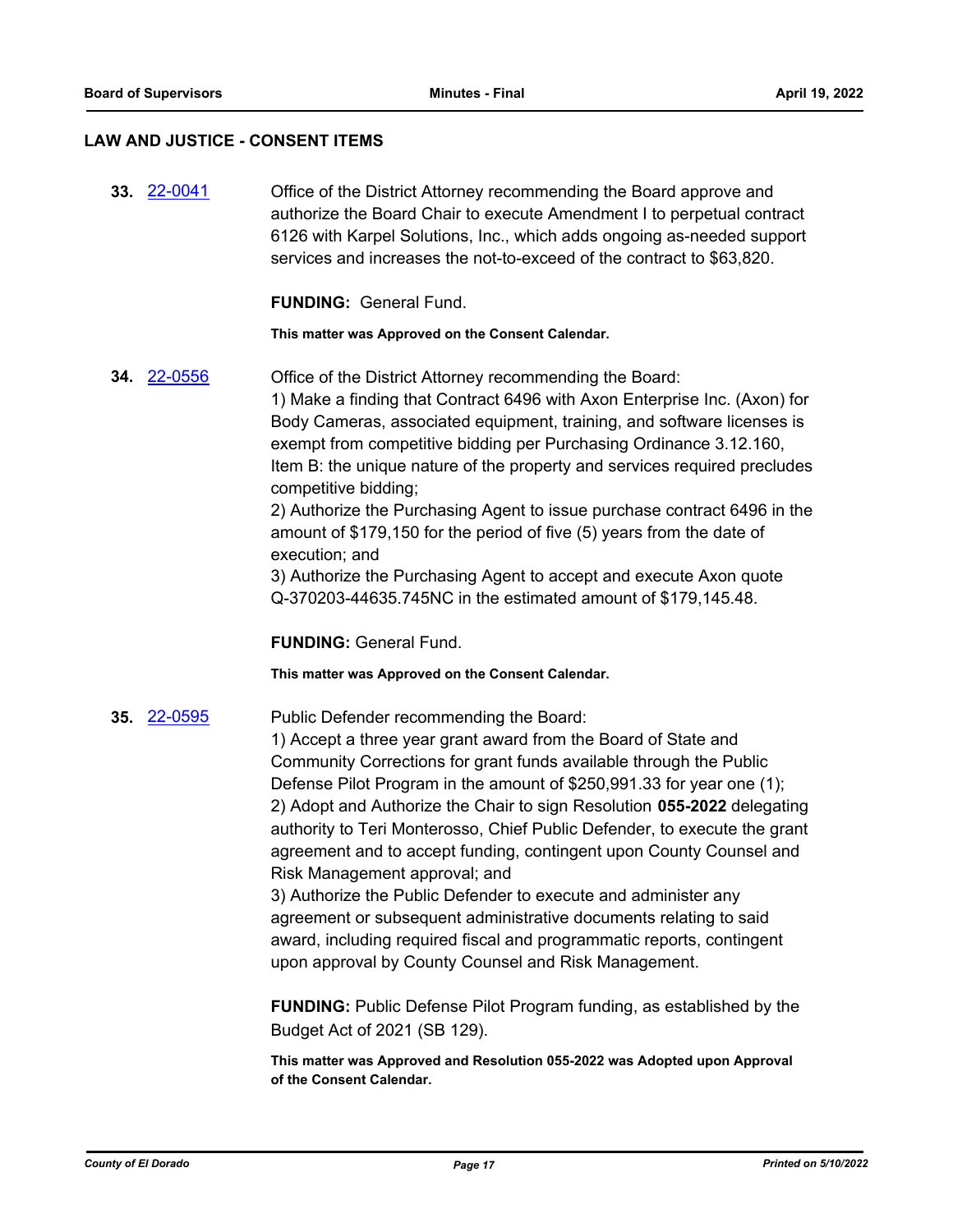**36.** [22-0642](http://eldorado.legistar.com/gateway.aspx?m=l&id=/matter.aspx?key=31543) Sheriff's Office recommending the Board authorize the Chair to sign a perpetual renewal Contract Order Form Agreement 3911 with Onsolve Intermediate Holding Company for the quoted annual terms beginning on May 6, 2022, through May 5, 2023, for the CodeRed Emergency Notification System in the amount of \$28,000.

**FUNDING:** General Fund.

**This matter was Approved on the Consent Calendar.**

**37.** [22-0663](http://eldorado.legistar.com/gateway.aspx?m=l&id=/matter.aspx?key=31564) Sheriff's Office recommending the Board approve and authorize the Sheriff to sign a revenue agreement with the Department of the California Highway Patrol (CHP) for a two year term effective May 1, 2022, to April 30, 2024, in the amount of \$12,000 for the CHP's use of the Sheriff's Office Brian Ishmael Shooting Range.

### **FUNDING:** Revenue.

**This matter was Approved on the Consent Calendar.**

**38. 21-1396** El Dorado County Sheriff's Office of Emergency Services recommending the Board find that a state of emergency continues to exist in El Dorado County as a result of the extreme wildland fire known as the Caldor Fire. (Cont. 3/22/2022, Item 30)

### **FUNDING:** N/A

**This matter was Approved on the Consent Calendar.**

**39.** [22-0084](http://eldorado.legistar.com/gateway.aspx?m=l&id=/matter.aspx?key=30984) El Dorado County Sheriff's Office of Emergency Services recommending the Board find that a state of emergency continues to exist in El Dorado County as a result of the effects of the severe December 2021 storms throughout Northern California, significantly impacting El Dorado County bringing high winds, heavy snow, substantial precipitation, high and fast flowing streams, creeks and rivers which resulted in power outages and damages. (3/22/2022, Item 31)

### **FUNDING:** N/A

**This matter was Approved on the Consent Calendar.**

### **END CONSENT CALENDAR**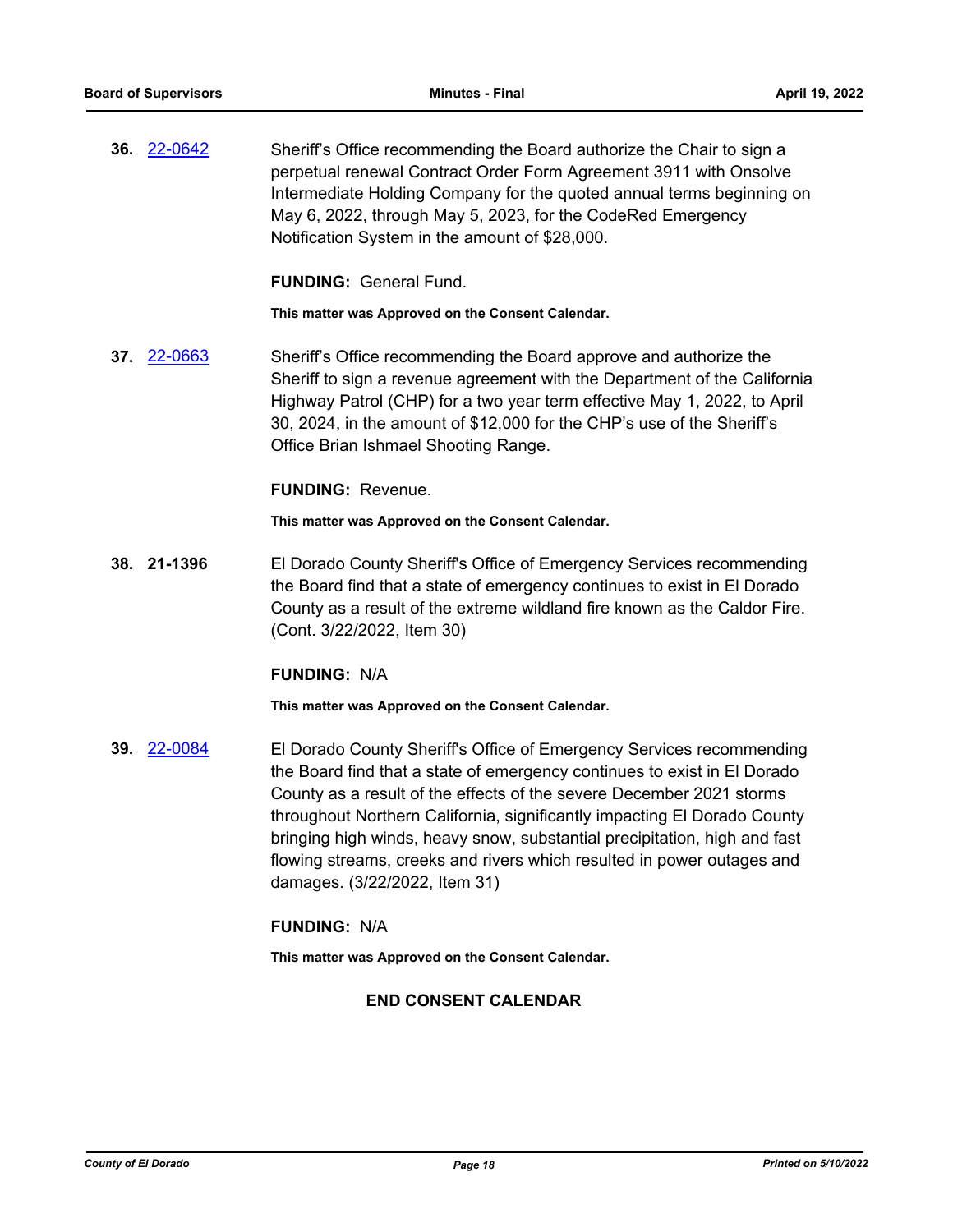### **9:00 A.M. - TIME ALLOCATION (Items will not be heard prior to the time stated)**

**40.** [22-0679](http://eldorado.legistar.com/gateway.aspx?m=l&id=/matter.aspx?key=31580) Board of Supervisors presenting awards to winners of the 27th Annual Student Map Drawing Contest hosted by the County and sponsored by the local organization of professional Surveyors, Architects, Geologists and Engineers (S.A.G.E.).

*Public Comment: L. Cauchon, K. Payne*

**The Board of Supervisors presented awards to the winners of the 27th Annual Student Map Drawing Contest hosted by the County and sponsored by the local organization of professional Surveyors, Architects, Geologists and Engineers (S.A.G.E.).**

### **DEPARTMENT MATTERS (Items in this category may be called at any time)**

**41.** [22-0698](http://eldorado.legistar.com/gateway.aspx?m=l&id=/matter.aspx?key=31599) Supervisor Novasel recommending the Board approve and authorize the Chair to sign a Proclamation declaring May-October 2022 as the Lake Tahoe Wildfire Awareness Campaign.

### **FUNDING:** N/A

*Public Comment: L. Cauchon*

**Supervisor Novasel read the Proclamation.**

**A motion was made by Supervisor Novasel, seconded by Supervisor Turnboo to Approve this matter.**

**Yes:** 5 - Novasel, Hidahl, Parlin, Thomas and Turnboo

### **1:00 P.M. - TIME ALLOCATION (Items will not be heard prior to the time stated)**

### **OPEN FORUM**

*Public Comment: R. Michelson, No Name Given, E. Knapp, J. Connolly, S. Taylor, M. Lane, J. Gainsbourgh, K. Greenwood, L. Cauchon*

[22-0778](http://eldorado.legistar.com/gateway.aspx?m=l&id=/matter.aspx?key=31679) OPEN FORUM (See Attachment)

Open Forum is an opportunity for members of the public to address the Board of Supervisors on subject matter that is not on their meeting agenda and within their jurisdiction. Public comments during Open Forum are limited to three minutes per person. The Board Chair may limit public comment during Open Forum.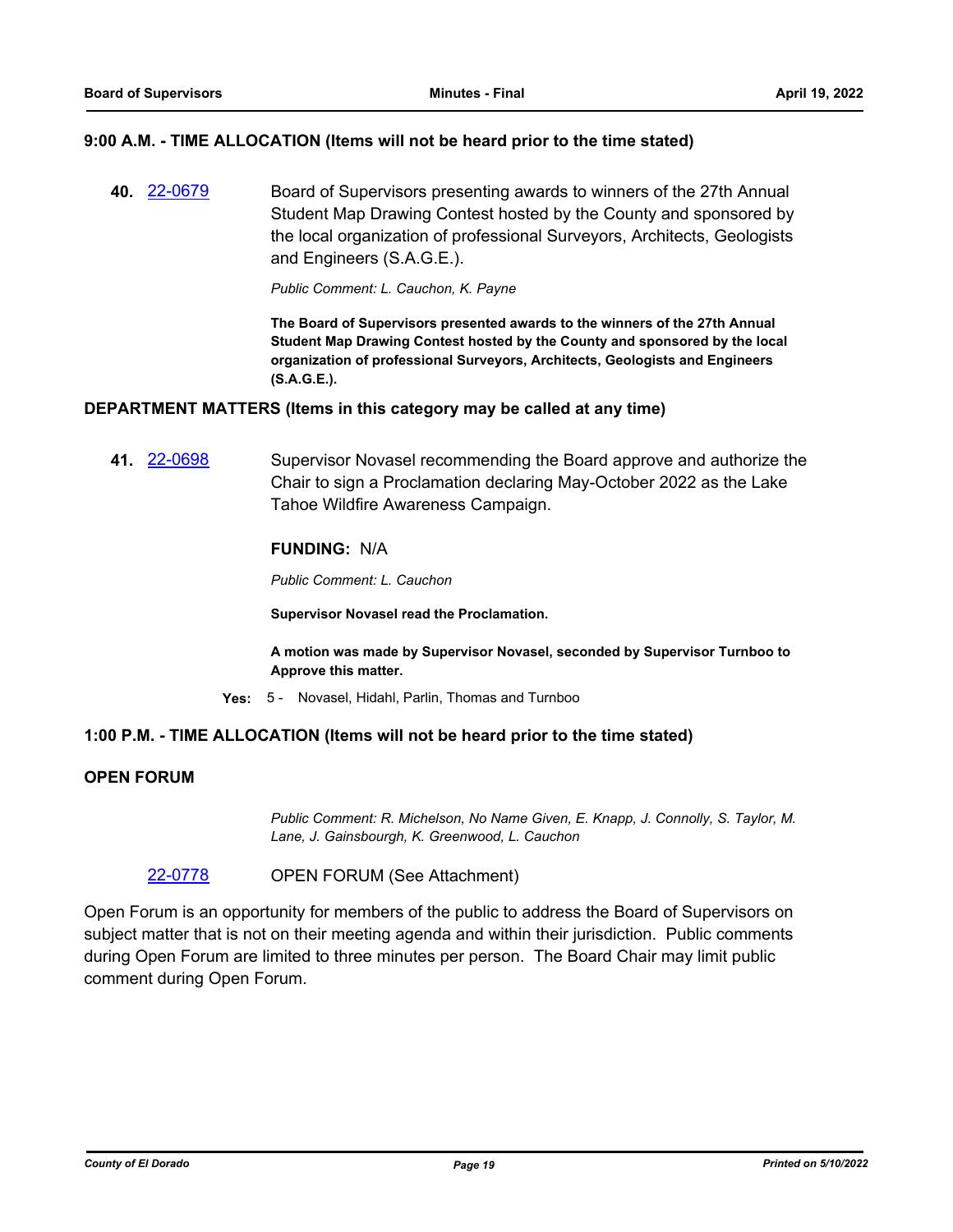### **1:30 P.M. - TIME ALLOCATION (Items will not be heard prior to the time stated)**

**42.** [22-0630](http://eldorado.legistar.com/gateway.aspx?m=l&id=/matter.aspx?key=31531) Health and Human Services Agency (HHSA) recommending the Board: 1) Receive a presentation regarding potential shorter and longer term sites for a congregate Navigation Center with an emergency shelter component;

> 2) Adopt and Authorize the Chair to sign Resolution **061-2022** for a Homeless Shelter Crisis Declaration which would allow for a shorter term Navigation Center to be operational before Fall 2022;

> 3) Direct staff to pursue at least two (2) shorter-term project sites: 1970/1940 Broadway, Perks Ct, and 3057 Briw Rd for the County to move towards negotiation of a lease and/or purchase of one of the sites to operate as a temporary Navigation Center for a two to three-year term; and

4) Direct staff to pursue the two (2) longer-term project sites, 1970/1940 Broadway and 471 Pierroz, for the County to move towards negotiation of a lease and/or purchase of one of the sites to operate as a longer-term Navigation Center in future years.

**FUNDING:** 100% State and Federal Homeless Grants.

*Public Comment: R. Marlett, J. Connolly, M. Rodriguez, A. Rhinehart, D. Wolfson, J. Jordan, M. Entwistle, S. Ferry, L. Cauchon, L. Rodriguez, P. Vandercarr, R. Michelson, J. McGinnis, J. Clerici, M. Dion-Perry, P. Rodriguez, M. Warling, C. Stiles, D. Vandercarr,*  Jeanne, S. Taylor, G. Willard, L. Strummard, K. Preston, P. Brown, W. West, T. *Wallace, Carla, Michael, R. Carter, W. Demurs, J. Gainsbourgh, T. Kayes, M. Sproull, W. Roby, M. Lewis, LM, M. Muscat, T. Doyle, Galaxy J7 Star, T. Paine, C. Purrington, M. Saragosa*

**A motion was made by Supervisor Thomas, seconded by Supervisor Novasel to: 1) Receive a presentation regarding potential shorter and longer term sites for a congregate Navigation Center with an emergency shelter component; 2) Adopt and Authorize the Chair to sign Resolution 061-2022 for a Homeless Shelter Crisis Declaration which would allow for a shorter term Navigation Center to be operational before Fall 2022;**

**3) Direct staff to pursue 2 short-term project sites, 1970/1940 Broadway for non-congregate shelter and Perks Court for a short term congregate shelter site, and move towards negotiation of a lease and development of the sites prioritizing the placement of homeless individuals in encampments currently located inside city limits;**

**4) Direct staff to pursue Perks Court for a longer-term Navigation Center in addition to working with the City of Placerville to explore the feasibility of 471 Pierroz Road in order to move toward negotiation of a lease and/or purchase of one of the sites to operate as a longer-term Navigation Center in future years; 5) Direct staff to work with the City of Placerville and the Upper Room to explore the feasibility of relocating the Upper Room to one of the short-term project sites; and**

**6) Direct the Chief Administrative Office to work with the City of Placerville to secure additional law enforcement resources and come back with a Memorandum of Understanding if a short-term project at 1970/1940 Broadway is selected.**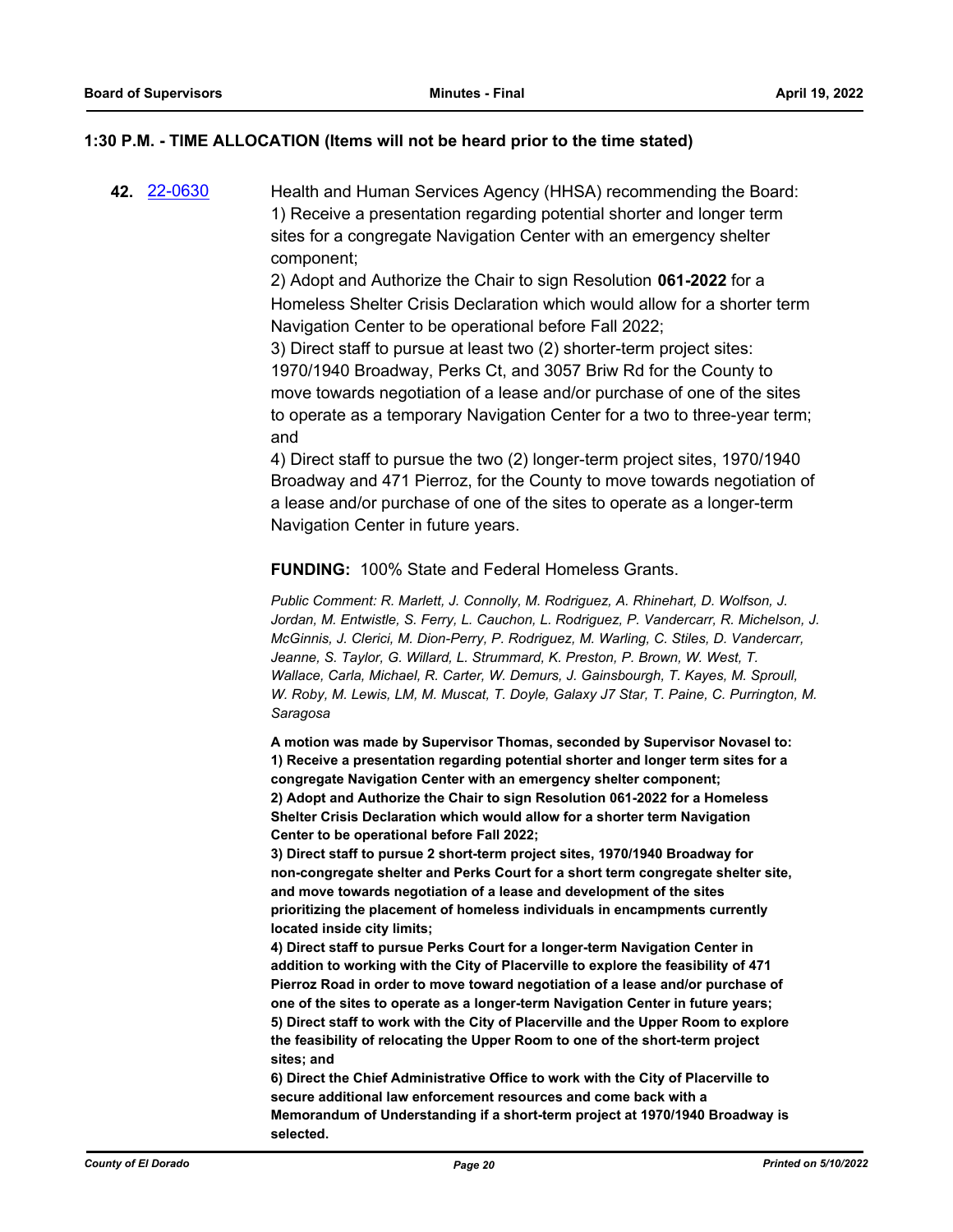**Yes:** 4 - Novasel, Hidahl, Parlin and Thomas

**Noes:** 1 - Turnboo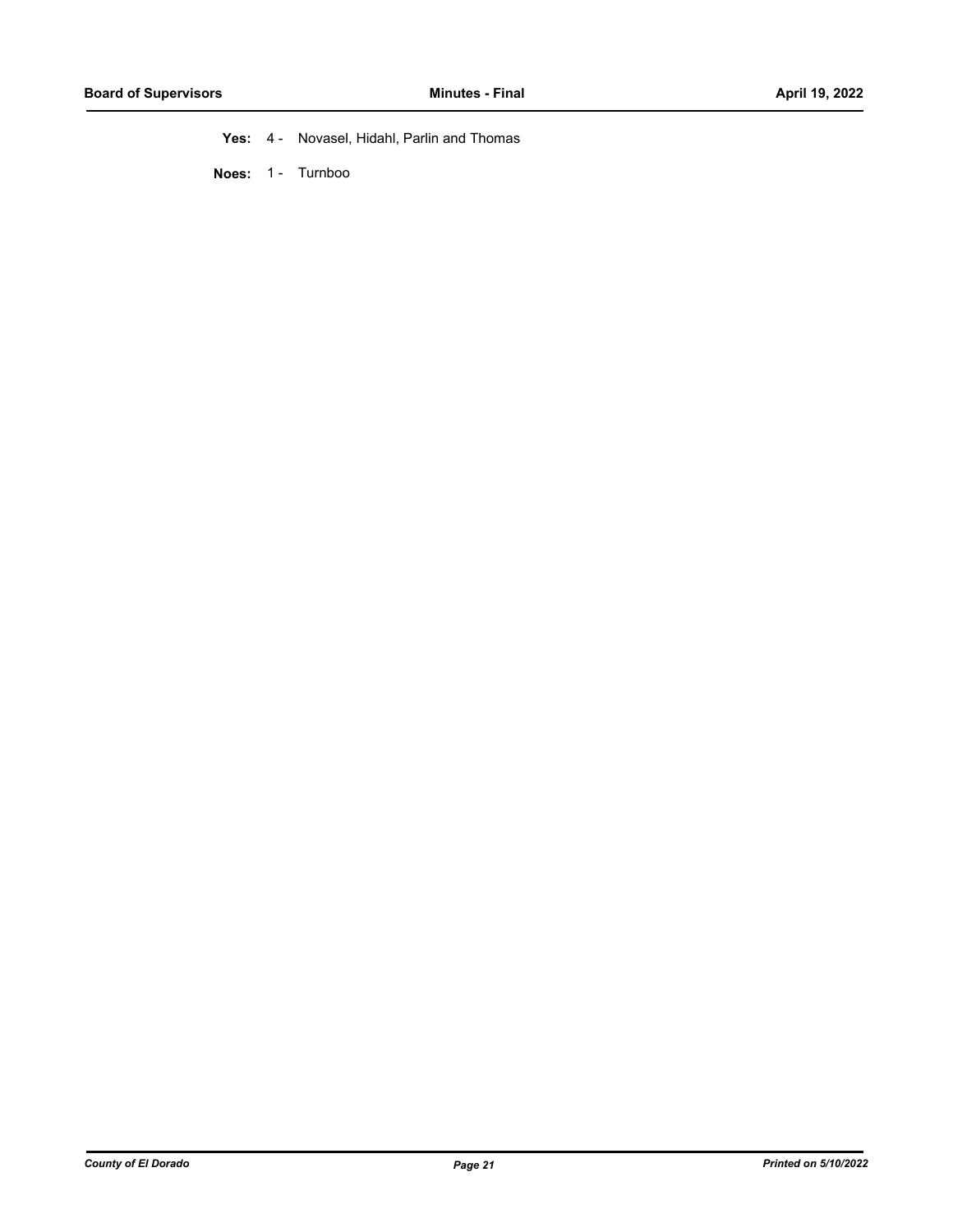# **CAO UPDATE (May be called at any time during the meeting)**

**Don Ashton, Chief Administrative Officer, reported on the following: No regular Board meeting next week. Special Budget Board meeting next week.**

[22-0771](http://eldorado.legistar.com/gateway.aspx?m=l&id=/matter.aspx?key=31672) CAO Update (Caldor Fire)

**ADJOURNED AT 6:16 P.M.**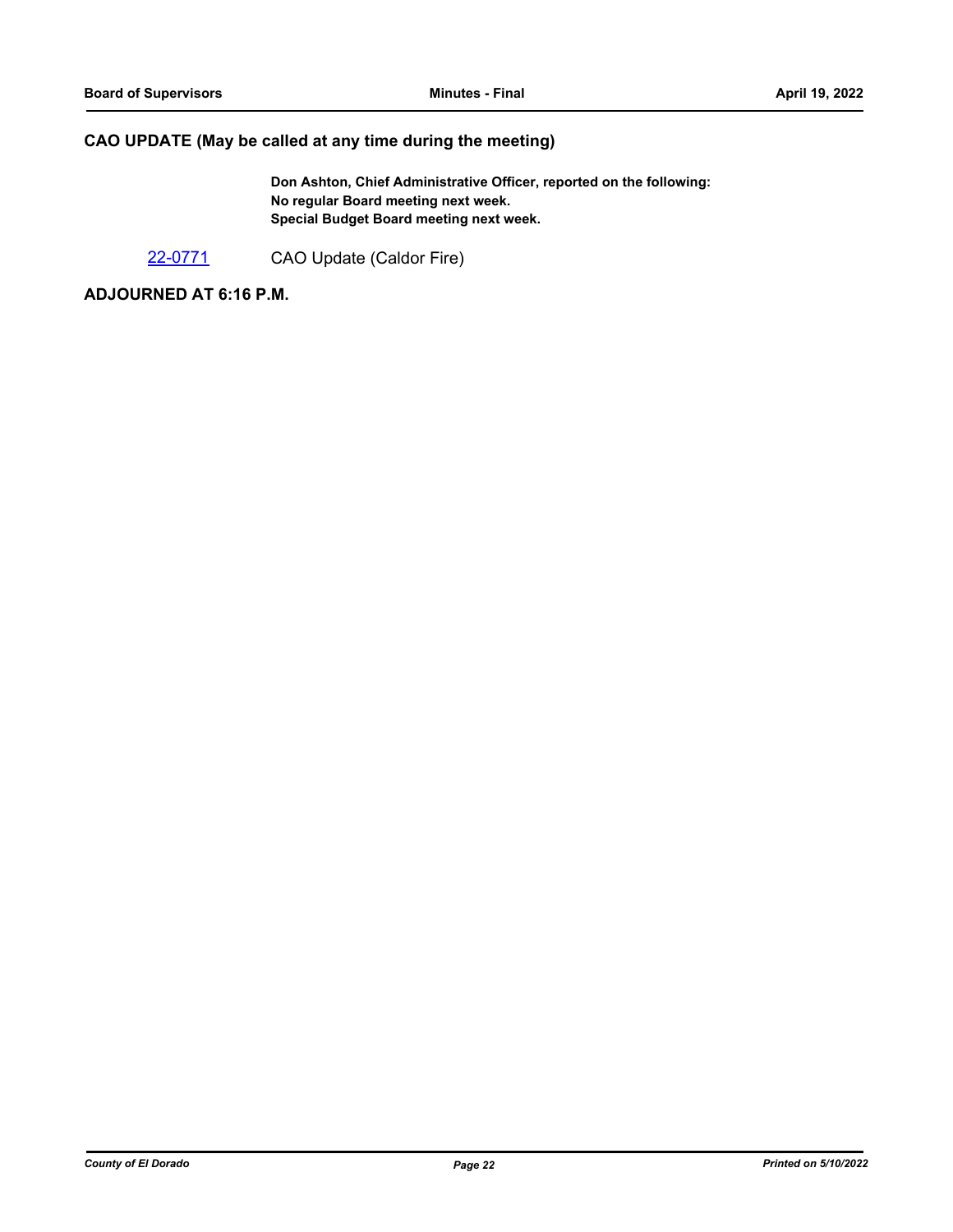### **CLOSED SESSION**

# **43.** [22-0685](http://eldorado.legistar.com/gateway.aspx?m=l&id=/matter.aspx?key=31586) **Pursuant to Government Code Section 54957.6 - Conference with Labor Negotiator**: County Negotiator: Director of Human Resources and/or designee. Employee organizations: El Dorado County Employees' Association, Local 1, AFSCME Council 57 representing employees in the Supervisory, Professional, and General Bargaining Units; Operating Engineers Local No. 3 representing employees in the Trades & Crafts and Corrections Bargaining Units; El Dorado County Criminal Attorneys' Association representing employees in the Criminal Attorney Unit; El Dorado County Managers' Association representing employees in the Management Unit; Deputy Sheriff's Association representing employees in the Law Enforcement Unit; El Dorado County Probation Officers Association representing employees in the Probation Bargaining Unit; and El Dorado County Law Enforcement Management Association representing employees in the Law Enforcement Sworn Management Unit. (Est. Time: 30 Min.)

**No Action Reported. All five Supervisors participated.**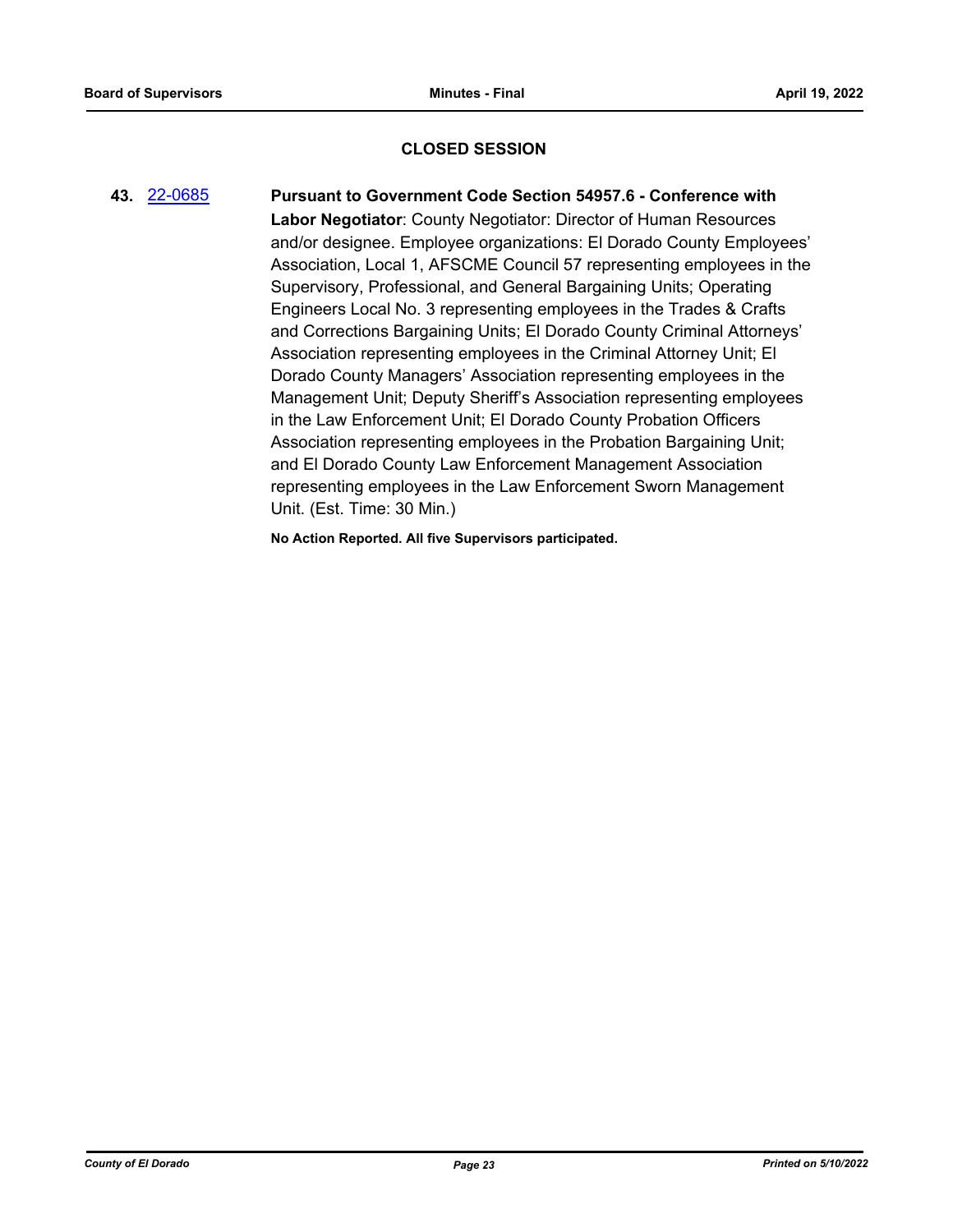On August 19, 2003, the Board adopted the following protocol: It is a requirement that all speakers, County staff and the public, when approaching the podium to make a visual presentation to the Board of Supervisors, must provide the Clerk with the appropriate number of hard copies of the presentation for Board members and the audience.